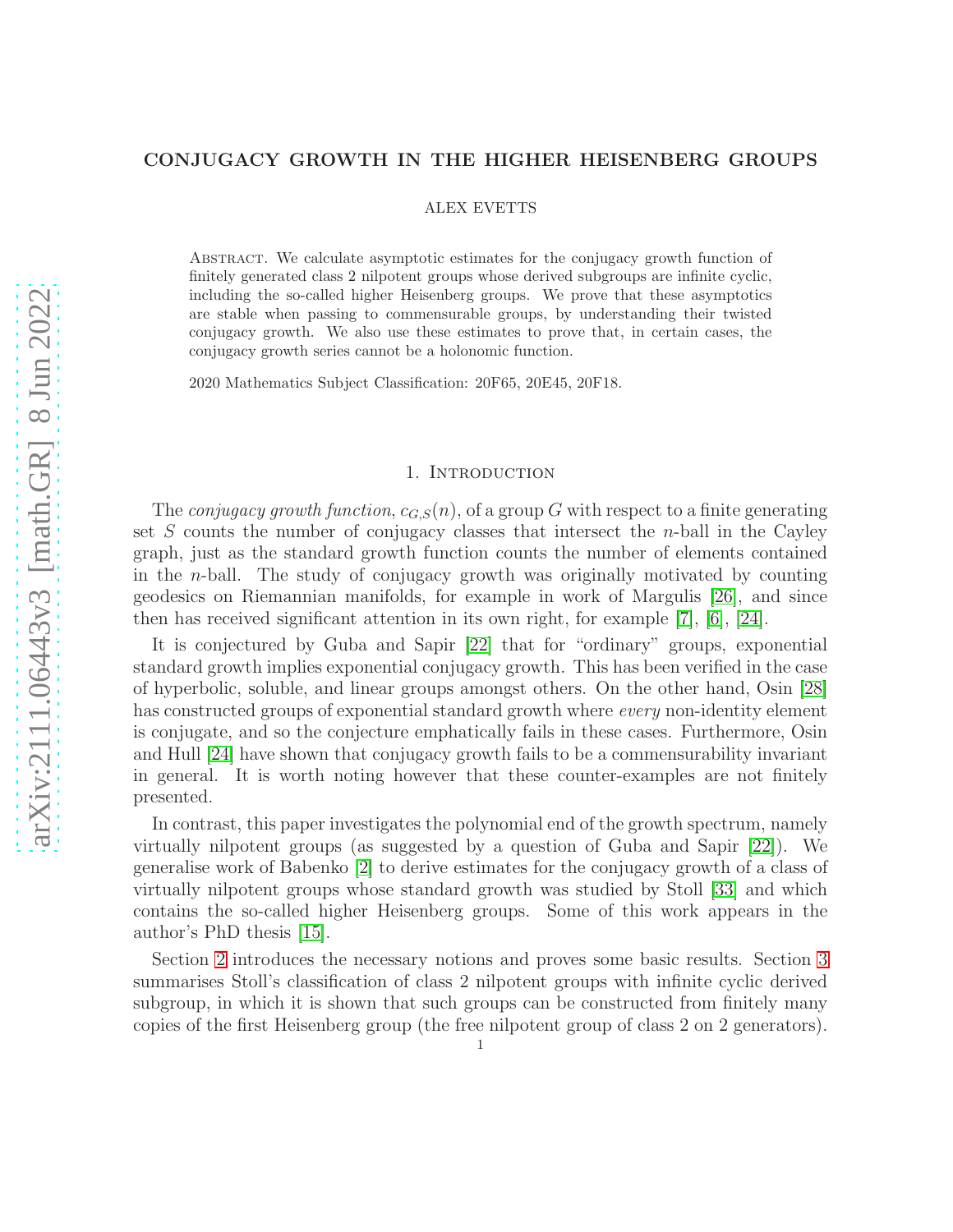The number of copies is called the *Heisenberg rank* of the group. We also derive an explicit description of the automorphisms of such groups. In section [4](#page-13-0) we investigate the conjugacy growth of this class of groups. We prove the following Theorem, which follows Theorem 4.1 of [\[2\]](#page-23-2), but for a more general class of groups, and a more restricted range of metrics. Our proof uses more elementary arguments.

**Theorem [4.5.](#page-16-0)** Let G be a finitely generated class 2 nilpotent group with infinite cyclic derived subgroup, with Heisenberg rank r. Then there exists  $s \in \mathbb{N}$  such that

$$
c_G(n) \sim \begin{cases} n^{s+2} \log n & r = 1\\ n^{s+2r} & r > 1. \end{cases}
$$

In section [5](#page-17-0) we prove the following necessary and sufficient condition for conjugacy growth to be preserved in finite extensions, which depends on understanding the twisted conjugacy growth,  $c_H^{\phi}$ , of Definition [5.5.](#page-18-0)

**Proposition [5.6.](#page-19-0)** Let H be any finitely generated group. Then  $c_H^{\phi}(n) \preccurlyeq c_H(n)$  for every finite-order automorphism  $\phi \in \text{Aut}(H)$  if and only if every finite extension G of H satisfies  $c_G(n) \sim c_H(n)$ .

This allows us to use the description of automorphisms to demonstrate that passing to a finite index supergroup does not alter the conjugacy growth function (up to the usual equivalence).

**Theorem [5.3.](#page-18-1)** Suppose that  $H$  is a class 2 nilpotent group with infinite cyclic derived subgroup. If a group G contains H as a finite index subgroup, then G and H have equivalent conjugacy growth functions.

This result naturally suggests the question of quasi-isometric invariance.

Question [5.8.](#page-22-0) In which classes of finitely generated groups is conjugacy growth a quasiisometry invariant?

As noted above, there are certainly groups which do not have this property. On the other hand, it is not hard to see that conjugacy growth is a quasi-isometry invariant of virtually abelian groups (see Proposition [2.12\)](#page-5-0). We conjecture that this behaviour extends to virtually nilpotent groups in general. More specifically, we make the following conjecture, in the spirit of Theorem [5.3.](#page-18-1)

Conjecture [5.10.](#page-22-1) The conjugacy growth function of a finitely generated nilpotent group depends only on the structure of its lower central series.

A closely related measure of conjugacy growth is the formal power series whose coefficients are the values of the conjugacy growth function. Ciobanu, Hermiller, Holt and Rees  $[9]$  and Antolín and Ciobanu  $[1]$  confirmed a conjecture of Rivin  $[31]$ , that the conjugacy growth series of a hyperbolic group is a rational function if and only if the group is virtually cyclic (or finite). Continuing in a similar vein, the author proved the rationality of the series for all virtually abelian groups [\[14\]](#page-23-6), and Gekhtman and Yang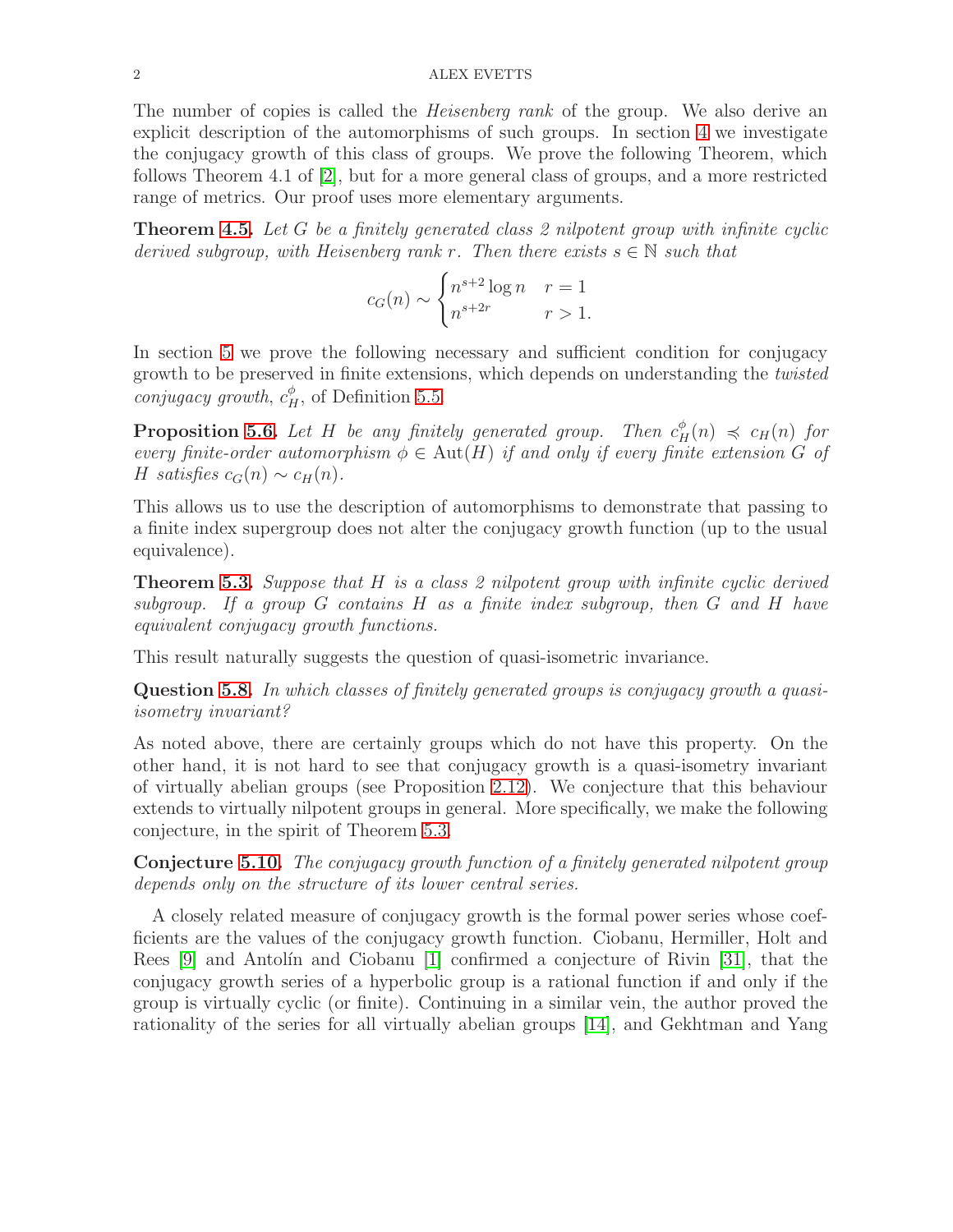proved transcendence for relatively hyperbolic groups and certain acylindrically hyperbolic groups [\[19\]](#page-24-6). All of the above results apply to any choice of finite generating set, and lead to the following conjecture.

<span id="page-2-1"></span>**Conjecture 1.1** (Conjecture 7.2 of  $[8]$ ). The conjugacy growth series of any finitely presented group that is not virtually abelian is transcendental.

This is further supported by generating set specific calculations for, amongst others, the soluble Baumslag-Solitar groups [\[8\]](#page-23-7), certain wreath products [\[27\]](#page-24-7) and graph products [\[10\]](#page-23-8). The asymptotic estimates derived in this paper have implications for some conjugacy growth series (see Corollary [5.4\)](#page-18-2), providing further evidence for this conjecture.

# 2. Preliminaries

<span id="page-2-0"></span>We begin with the basic definitions and results. In this paper, N will denote the non-negative integers and  $\mathbb{N}_+$  the positive integers. We occasionally use the notation  $f(n) = \mathcal{O}(g(n))$  to indicate that there exists a constant  $C \geq 1$  with  $f(n) \leq Cg(n)$  for large enough n, and the notation  $f(n) = o(g(n))$  to indicate that  $\lim_{n \to \infty} \frac{f(n)}{g(n)} = 0$ .

### 2.1. Growth and conjugacy growth.

<span id="page-2-2"></span>**Definition 2.1.** Let G be a finitely generated group, and S a choice of finite generating set. We write  $\{S \cup S^{-1}\}^*$  to denote the language of all words over the alphabet consisting of the elements of S and their inverses (i.e. the free monoid on  $S \cup S^{-1}$ ).

(1) The *word length* of  $g \in G$  with respect to S is

$$
|g|_S = \min\{|w| \mid w \in \{S \cup S^{-1}\}^*, w =_G g\}.
$$

(2) The (cumulative) *standard growth function* of G with respect to S is

$$
\beta_{G,S}(n) = \# \{ g \in G \mid |g|_S \le n \}.
$$

<span id="page-2-3"></span>**Definition 2.2.** Let G be a finitely generated group, and  $S$  a choice of finite generating set. Denote by  $\mathcal{C}_G$  the set of conjugacy classes of  $G$ .

(1) For  $\kappa \in \mathcal{C}_G$ , define the length of  $\kappa$  with respect to S as

$$
|\kappa|_S = \min\{|g|_S \mid g \in \kappa\}.
$$

(2) The (cumulative) *conjugacy growth function* of G with respect to S is

$$
c_{G,S}(n) = \#\{\kappa \in \mathcal{C}_G \mid |\kappa|_S \le n\}
$$

Geometrically, the standard growth function counts the elements in the ball of radius n in the Cayley graph of G with respect to S, and the conjugacy growth function counts the number of distinct conjugacy classes intersecting the same ball. One could also study the 'strict' standard and conjugacy growth functions, by considering the sphere instead of the ball, but for most purposes their qualitative behaviour is the same.

We will use the usual notion of equivalence of growth functions.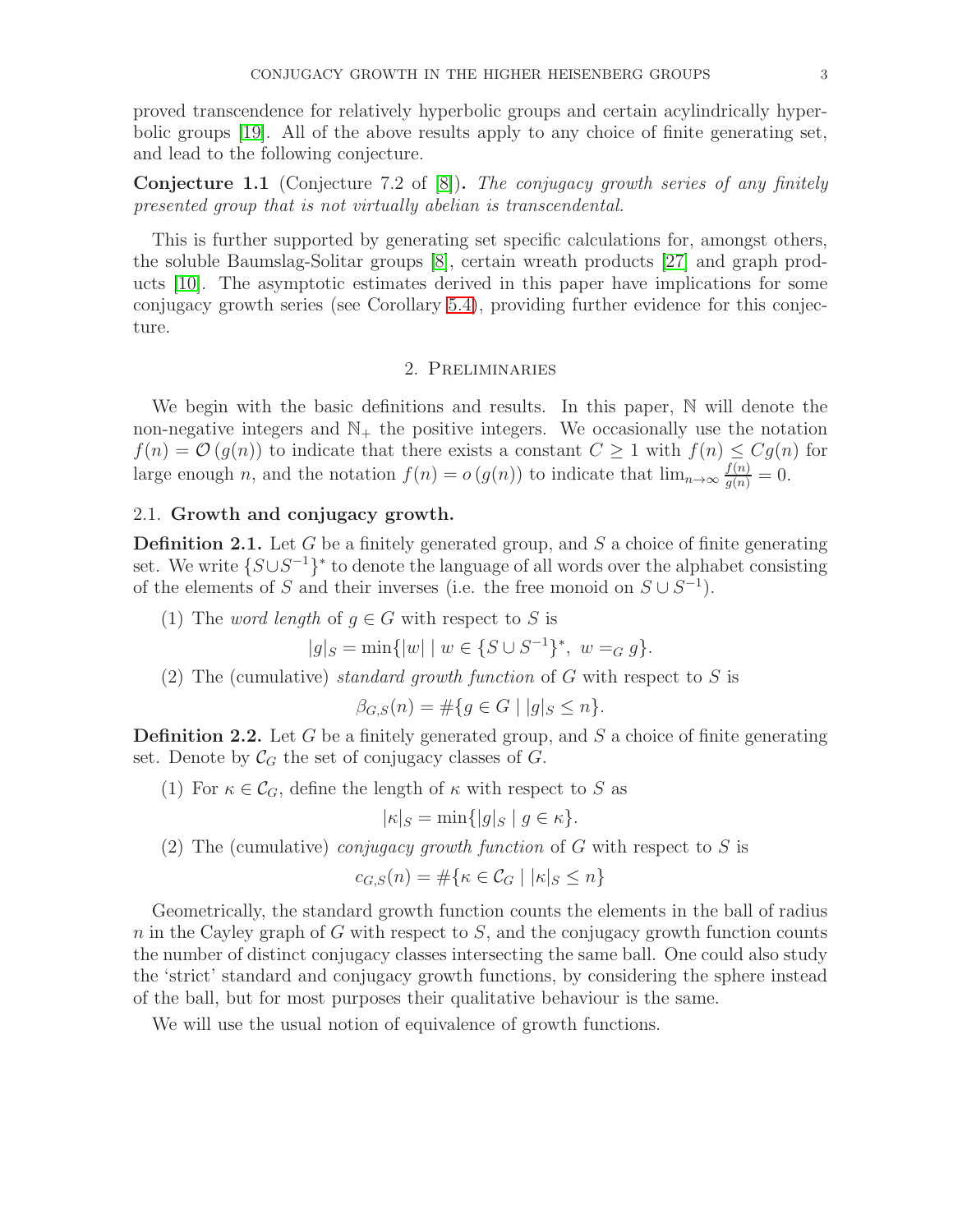**Definition 2.3.** Let  $f, g: \mathbb{N} \to \mathbb{N}$  be two functions. We write  $f \preccurlyeq g$  if there exists  $\lambda > 1$ such that

$$
f(n) \le \lambda g(\lambda n) + \lambda
$$

for all  $n \in \mathbb{N}$ . If  $f \preccurlyeq g$  and  $g \preccurlyeq f$  then we write  $f \sim g$ , and say that the functions are equivalent. Note that this defines an equivalence relation. We write  $f \prec g$  if  $f \preccurlyeq g$  but it is not the case that  $f \sim g$ .

It is a classical result that the equivalence class of the standard growth function of a finitely generated group does not depend on the choice of generating set. It is less well known that the same is true of the conjugacy growth function.

<span id="page-3-2"></span>**Proposition 2.4.** Let S and T be two finite generating sets for a group G. Then

(1) 
$$
\beta_{G,S} \sim \beta_{G,T}
$$
, and  
(2)  $c_{G,S} \sim c_{G,T}$ .

Proof. The proof of the first part is standard, see for example [\[25\]](#page-24-8). The second statement is proved similarly.  $\Box$ 

Another key fact that we will use is that standard growth is a quasi-isometry invariant.

<span id="page-3-0"></span>**Proposition 2.5.** Let G and H be quasi-isometric groups. Then  $\beta_G \sim \beta_H$ .

This is not the case for conjugacy growth.

**Theorem 7.2 of** [\[24\]](#page-24-1). There exists a finitely generated group G and a finite index subgroup  $H \leq G$  such that H has 2 conjugacy classes while G is of exponential conjugacy growth.

We can study the growth of a subset of  $G$  with respect to the same metric. This is referred to as relative growth. Formally, we have the following definition.

**Definition 2.6.** The *relative growth function* of a subset U of a group G with respect to a finite generating set  $S$  is the following function

$$
\beta_U(n) = \#\{g \in U \mid |g|_S \le n\}.
$$

In the following lemma, we see that the relative growth of a finite index subgroup is equivalent to that of its cosets.

<span id="page-3-3"></span>**Lemma 2.7.** Let H be a finite index subgroup of  $G$ , and consider the coset  $tH$  for some  $t \in G$ . Then the relative growth of tH is equivalent to the growth of G.

*Proof.* Since  $tH$  is simply a translation of H, H and  $tH$  are quasi-isometric. Since G and H are also quasi-isometric, Proposition [2.5](#page-3-0) implies that  $\beta_G \sim \beta_H \sim \beta_{tH}$ .

We will need the following result of Breuillard and Cornulier.

<span id="page-3-1"></span>**Lemma 2.8** (Lemma 3.1 (2) of [\[7\]](#page-23-0)). Let H be a finite index subgroup of G. Then  $c_H \preccurlyeq c_G$ .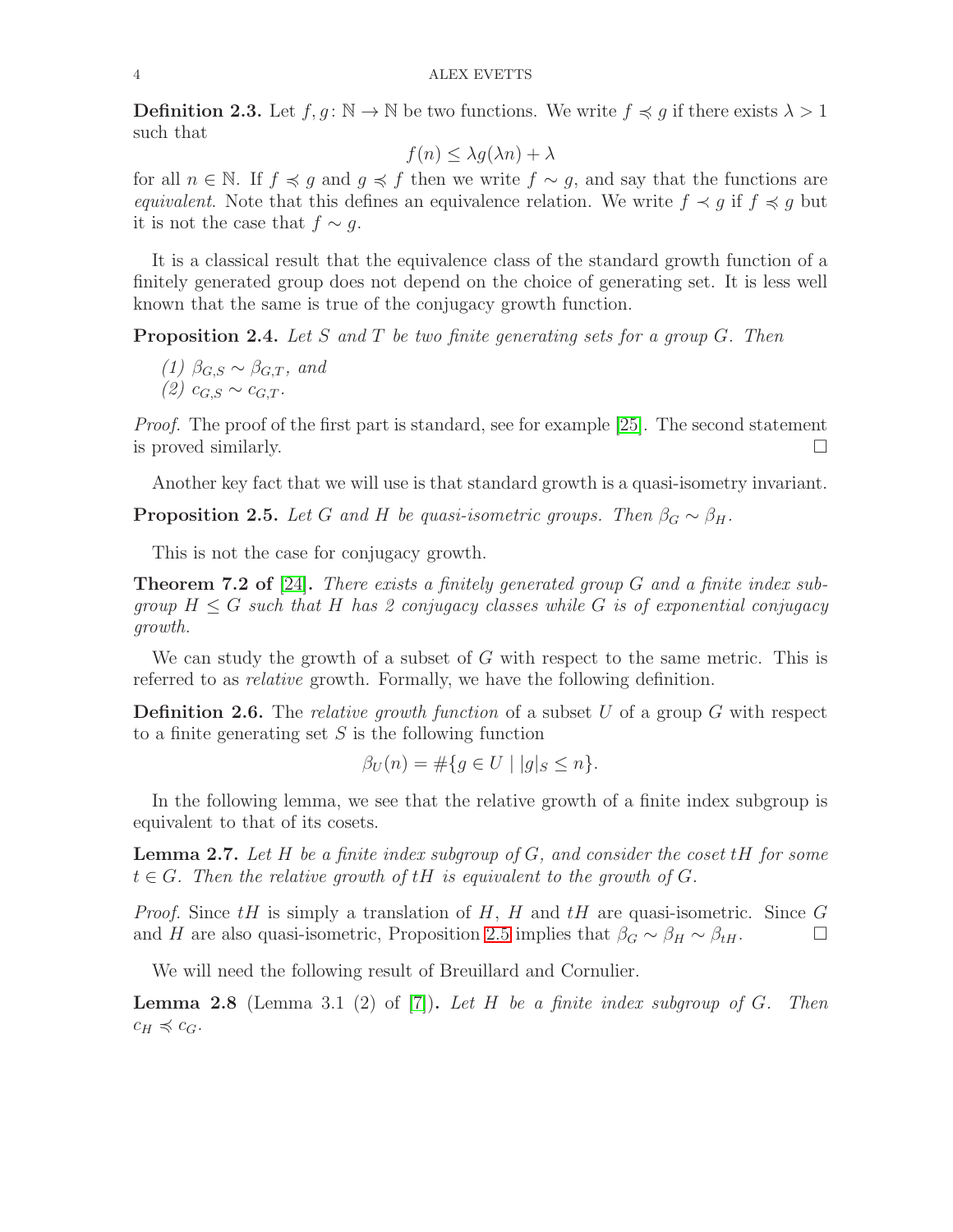The next Lemma shows that conjugacy growth behaves well with respect to direct products. Here, and in the rest of the paper, we use the standard notation  $[g]$  to denote the conjugacy class of a group element  $q$ .

<span id="page-4-1"></span>**Lemma 2.9.** Let G and H be groups generated by finite sets S and T respectively. Then  $c_{G\times H,S\cup T} \sim c_{G,S} \cdot c_{H,T}.$ 

*Proof.* First, note that for  $(a, h) \in G \times H$  we have

$$
[(g,h)] = \{(g,h)^{(x,y)} \mid (x,y) \in G \times H\} = \{(g^x,h^y) \mid (x,y) \in G \times H\} = [g] \times [h].
$$

Now if  $|[(g,h)]|_{S\cup T} \leq n$  then there exists  $(x,y) \in G \times H$  with  $(x,y)(g,h)(x,y)^{-1} =$  $u_1u_2\cdots u_l$  for some  $u_i \in S\cup T$ ,  $l \leq n$ . Rearranging, we find elements  $s_1,\ldots,s_{l_1} \in S$  and  $t_1, \ldots, t_{l_2} \in T$ , with  $l_1 + l_2 = l$ , so that

$$
(xgx^{-1}, yhy^{-1}) = s_1 \cdots s_{l_1} t_1 \cdots t_{l_2}.
$$

Therefore  $|xgx^{-1}|_S \leq l_1 \leq n$  and  $|yhy^{-1}|_T \leq l_2 \leq n$ , and so  $|[g]|_S \leq n$  and  $|[h]|_T \leq n$ . Thus  $c_{G\times H}(n) \leq c_G(n) \cdot c_H(n)$ .

Conversely, suppose  $||g||_S \leq n$  and  $||h||_S \leq n$ . Then there are elements  $\gamma \in G$  and  $\delta \in H$  such that  $|\gamma g \gamma^{-1}|_S \leq n$  and  $|\delta h \delta^{-1}|_T \leq n$ , so  $|(\gamma g \gamma^{-1}, \delta h \delta^{-1})|_{S \cup T} \leq 2n$ . But  $(\gamma g \gamma^{-1}, \delta h \delta^{-1}) = (\gamma, \delta)(g, h)(\gamma, \delta)^{-1}$  and so  $\|g, h\|_{S \cup T} \leq 2n$ . Thus  $c_G(n) \cdot c_H(n) \leq$  $c_{G\times H}(2n)$ , giving the required result.

2.2. Nilpotent groups. We recall the definition of a nilpotent group in order to fix some notation. For elements g, h of some group G, denote their commutator  $[g, h] =$  $ghg^{-1}h^{-1}$ . For a pair of subgroups  $U, V$  of  $G$ , let  $[U, V] = \langle [u, v] | u \in U, v \in V \rangle$ . For any group G, let  $G^{(0)} = G$  and inductively define the *i*-fold commutator subgroup  $G^{(i)} = [G^{(i-1)}, G]$ . Recall that a group G is nilpotent of class c if and only if  $G^{(c)} = \{1\}$ and  $G^{(c-1)} \neq \{1\}$ . In particular, the nilpotent groups of class 1 are precisely the abelian groups. We write  $Ab(G) = G/G^{(i)}$  for the abelianisation of G.

**Definition 2.10.** Let G be a finitely generated group. Then each quotient  $G^{(i)}/G^{(i+1)}$ is a finitely generated abelian group. Denote the torsion-free rank of  $G^{i}/G^{i+1}$  by  $r_i \in \mathbb{N}$ , so that  $G^{(i)}/G^{(i+1)} \cong \mathbb{Z}^{r_i} \times T$  for some finite abelian group T.

<span id="page-4-0"></span>**Theorem 2.11** (Bass-Guivarc'h [\[3\]](#page-23-9)). Let G be a finitely generated nilpotent group. Then the standard growth function  $\beta_G(n)$  is equivalent to the polynomial  $n^d$  where

$$
d = \sum_{i=0}^{c-1} (i+1)r_i.
$$

Gromov [\[21\]](#page-24-9) famously proved the converse; that any group of polynomial (standard) growth is virtually nilpotent.

The asymptotic behaviour of conjugacy growth in virtually *abelian* groups is wellunderstood, as we see in the following Proposition.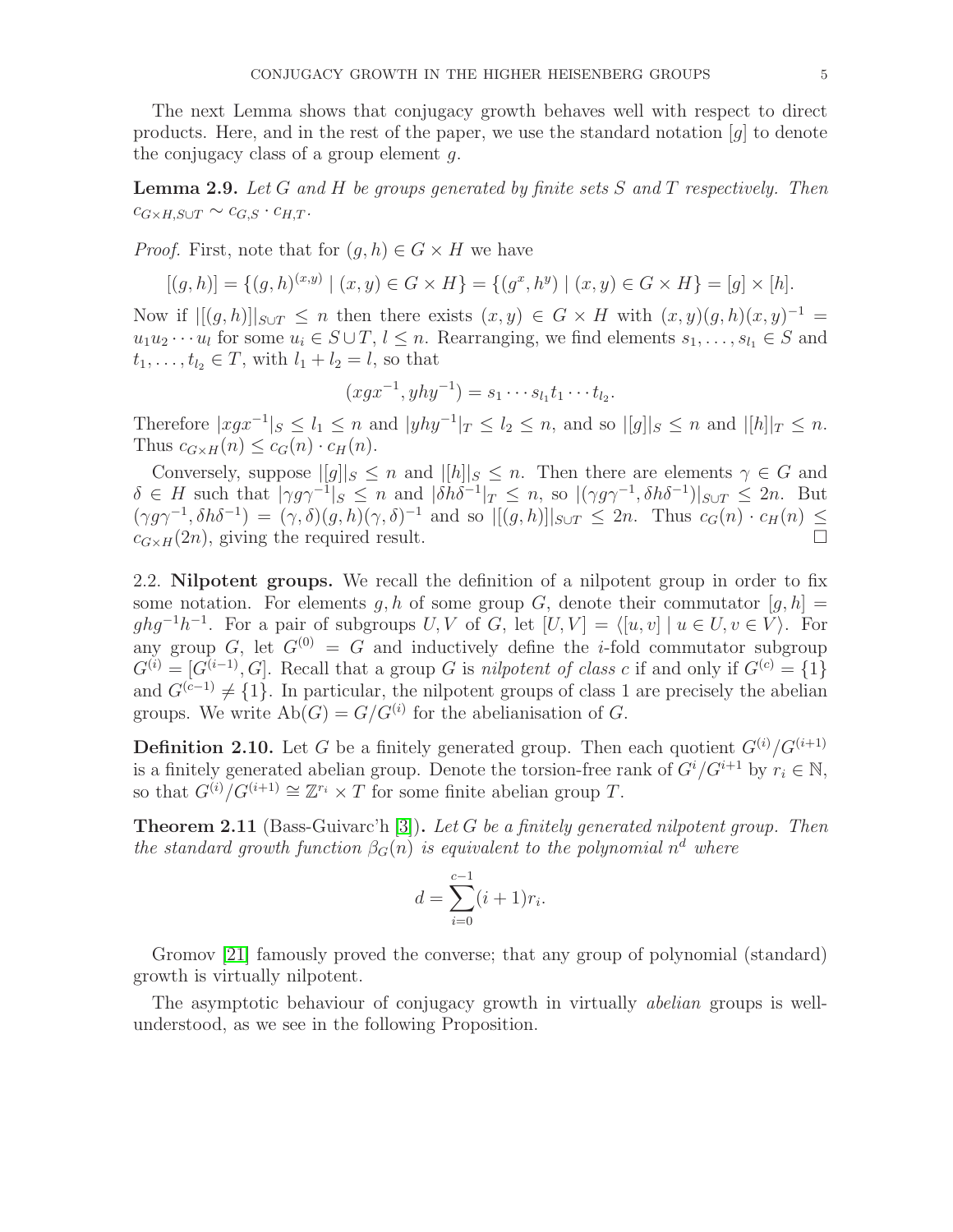<span id="page-5-0"></span>Proposition 2.12. The (cumulative) standard and conjugacy growth functions of a virtually abelian group G are equivalent.

*Proof.* Let  $H$  be an abelian subgroup of  $G$  of finite index. Since  $H$  is nilpotent, Theorem [2.11](#page-4-0) gives  $d \in \mathbb{N}$  with  $\beta_H(n) \sim n^d$ , and hence  $\beta_G(n) \sim n^d$  by Proposition [2.5.](#page-3-0) Thus  $c_G(n) \preccurlyeq n^d$  (since conjugacy growth is clearly bounded above by standard growth). On the other hand, Lemma [2.8](#page-3-1) gives  $c_G(n) \succcurlyeq c_H(n) \sim \beta_H(n) \sim n^d$  (since a conjugacy class in an abelian group is simply an element). Therefore  $c_G(n) \sim n^d \sim \beta_G(n)$ .

As an immediate corollary, we see that conjugacy growth is a quasi-isometry invariant within the class of virtually abelian groups.

2.3. Generating Functions. We will also be interested in the formal power series associated to the standard and conjugacy growth functions. We write  $\mathbb{Q}[[z]]$  for the ring of formal power series over a variable z with coefficients in  $\mathbb{Q}$ , and  $\mathbb{Q}[z]$  for the ring of polynomials over z with rational coefficients.

**Definition 2.13.** Let G be a group with a finite generating set S. Then the *standard* growth series is

$$
B_{G,S}(z) = \sum_{n=0}^{\infty} \beta_{G,S}(n) z^n \in \mathbb{Q}[[z]].
$$

Similarly, the conjugacy growth series is

$$
C_{G,S}(z) = \sum_{n=0}^{\infty} c_{G,S}(n) z^n \in \mathbb{Q}[[z]].
$$

Here, z is a complex variable.

When referring to growth functions and series, we will often suppress the subscripts when the groups and/or generating sets are clear from context.

**Definition 2.14.** A series  $\Gamma(z) \in \mathbb{Q}[[z]]$  is said to be

- (1) rational if it is an element of the field of fractions of  $\mathbb{Q}[z]$ , denoted  $\mathbb{Q}(z)$  in other words, there are polynomials  $p, q \in \mathbb{Q}[z]$  such that  $\Gamma = \frac{p}{q}$ ;
- (2) algebraic if it is algebraic over  $\mathbb{Q}[z]$  in other words, it is the root of some polynomial expression with coefficient from the ring of polynomials  $\mathbb{Q}[z]$ ;
- (3) transcendental if it is not algebraic;
- (4) holonomic if it is the solution to a linear finite-order differential equation with coefficients from the ring of polynomials  $\mathbb{Q}[z]$  – therefore the non-holonomic series form a proper subset of the transcendental series.

We will refer to this classification as the *algebraic complexity* of  $\Gamma(z)$ .

Generating functions are a well-studied topic. Duchin has written a very readable introduction [\[12\]](#page-23-10) to generating functions and growth in groups. For a more rigorous treatment we use [\[20\]](#page-24-10) or [\[32\]](#page-24-11). There are some slightly subtle connections between the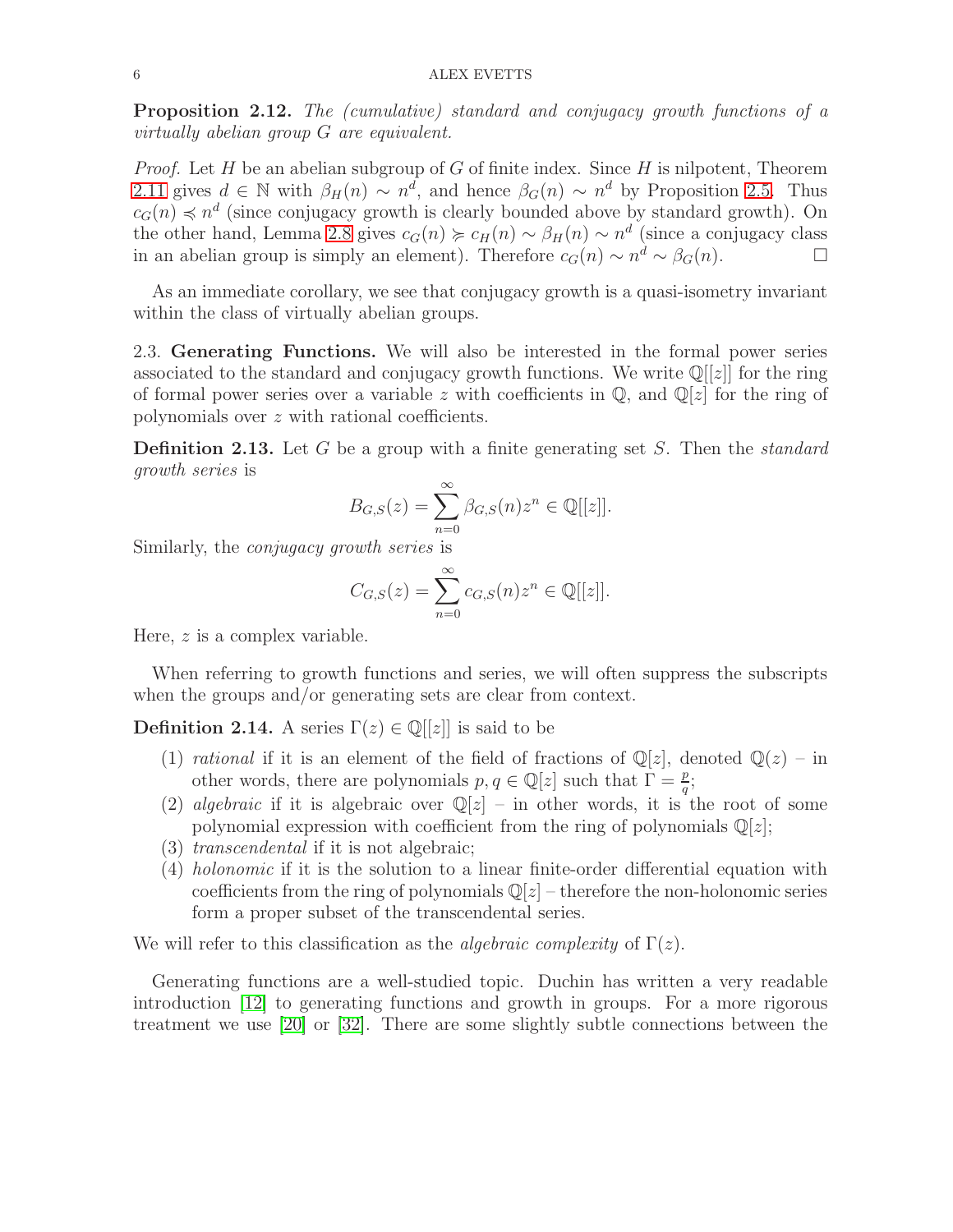algebraic complexity of a power series and the asymptotics of the coefficients. For example, we will use the following result of Stoll.

<span id="page-6-4"></span>**Proposition 2.15** (Proposition 3.3 of [\[33\]](#page-24-4)). Let  $\Gamma(z) = \sum_{n\geq 0} \gamma(n)z^n \in \mathbb{Q}[[z]]$ , and suppose that  $\lim_{n\to\infty} \frac{\gamma(n)}{n^d} = a$ . Then if a is an irrational (resp. transcendental) number then  $\Gamma(z)$  is irrational (resp. transcendental) as a series.

The next result relates to generating functions whose coefficients are in the polynomial range.

<span id="page-6-1"></span>**Theorem 2.16.** Let  $\gamma: \mathbb{N} \to \mathbb{N}$  be strictly between polynomials, that is  $n^d \prec \gamma(n) \prec n^{d+1}$ for some  $d \in \mathbb{N}$ . Then the series  $\sum_{n\geq 0} \gamma(n)z^n$  is not holonomic.

To prove this we will need another definition.

**Definition 2.17.** A function  $f : \mathbb{N} \to \mathbb{C}$  is called *eventually quasi-polynomial* if there exist some positive integer period N, threshold  $T \geq 0$ , and polynomials  $f_0, f_1, \ldots, f_{N-1}$ so that for all  $n \geq T$ ,  $f(n) = f_i(n)$  whenever  $n \equiv i \mod N$ .

The following is an immediate consequence of Proposition 4.4.1 of [\[32\]](#page-24-11).

<span id="page-6-0"></span>**Proposition 2.18.** Let  $\gamma: \mathbb{N} \to \mathbb{N}$  be in the polynomial range, i.e.  $\gamma(n) \leq C n^d$  for some  $C > 1$ ,  $d \in \mathbb{N}$ . Then  $\sum_{n\geq 0} \gamma(n)z^n$  is rational if and only if  $\gamma(n)$  is eventually quasi-polynomial.

<span id="page-6-3"></span>Corollary 2.19. Suppose  $\gamma : \mathbb{N} \to \mathbb{N}$  is non-decreasing and in the polynomial range as above. If  $\sum_{n\geq 0} \gamma(n) z^n$  is rational then  $\gamma \sim n^d$  for some  $d \in \mathbb{N}$ .

*Proof.* Proposition [2.18](#page-6-0) implies that  $\gamma$  is eventually quasi-polynomial, say with polynomials  $\gamma_0, \ldots, \gamma_N$  as in the definition. The degree of each  $\gamma_i$  is at least the degree of  $\gamma_{i-1}$ (since large enough  $n$  would otherwise violate the non-decreasing assumption). But since these polynomials cycle, the degree of  $\gamma_0$  must be at least the degree of  $\gamma_N$ . So they all have the same degree, say  $d \in \mathbb{N}$ . Thus  $\gamma$  cycles between finitely many polynomials, all equivalent to  $n^d$ , and so  $\gamma(n) \sim n^d$ .

We also need the following two results (see [\[18\]](#page-24-12)).

<span id="page-6-2"></span>**Lemma 2.20** (Pólya-Carlson). If  $\Gamma(z)$  is a power series with integer coefficients that converges on the open unit disc, then  $\Gamma(z)$  is either rational or admits the unit circle as a natural boundary.

Lemma 2.21. Holonomic functions necessarily have only finitely many singularities.

*Proof of Theorem [2.16.](#page-6-1)* By the Cauchy-Hadamard Theorem, the series  $\sum \gamma(n)z^n$  converges inside the unit disc, and so Lemma [2.20](#page-6-2) applies. Thus if the series were holonomic, and hence had only finitely many singularities, it would be rational. But by Corollary [2.19,](#page-6-3) this contradicts the hypothesis. Thus, the series cannot be holonomic.  $\Box$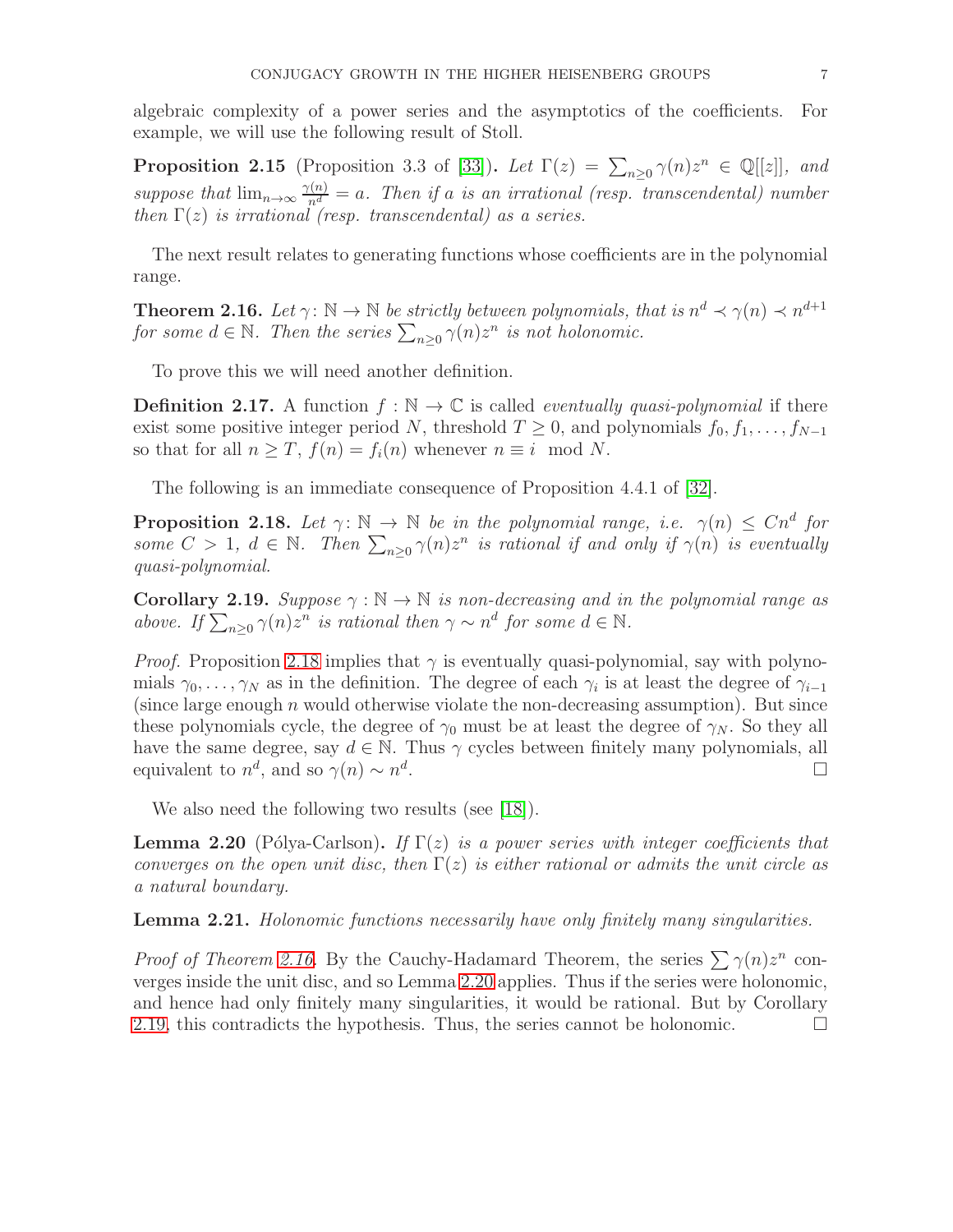We finish our discussion of generating functions by noting the following results from the literature.

<span id="page-7-1"></span>**Theorem 2.22** ([\[4\]](#page-23-11)). Let G be a finitely-generated virtually abelian group. Then the standard growth series of G is rational, with respect to any choice of finite generating set.

**Theorem 2.23** ([\[14\]](#page-23-6)). Let G be a finitely-generated virtually abelian group. Then the conjugacy growth series of G is rational, with respect to any choice of finite generating set.

2.4. **GCD sums.** To count conjugacy classes we will need various facts about greatest common divisors of tuples of integers, starting with the following lemma of Fernández and Fernández.

<span id="page-7-0"></span>**Lemma 2.24** (Section 3 of [\[17\]](#page-24-13)). For  $n \geq 1$ , let  $X_1^{(n)}$  $a_1^{(n)}, X_2^{(n)}, \ldots$  be a sequence of independent random variables, uniformly distributed in  $\{1, 2, \ldots, n\}$ . Then the expected value of the greatest common divisor of the first s of these random variables behaves as follows.

$$
\mathbb{E}\left(\gcd\left(X_1^{(n)}, X_2^{(n)}, \dots, X_s^{(n)}\right)\right) = \begin{cases} \frac{1}{\zeta(2)}\log n + C + \mathcal{O}\left(\frac{\log n}{\sqrt{n}}\right) & s = 2\\ \frac{\zeta(s-1)}{\zeta(s)} + \mathcal{O}\left(\frac{\log n}{n}\right) & s \ge 3 \end{cases}
$$

where  $C > 0$  is a constant.

For our purposes we will phrase this in terms of the sum of the greatest common divisors of tuples of integers whose absolute values are at most n.

**Definition 2.25.** We define two different *n*-balls in the free abelian group  $\mathbb{Z}^s$ .

(1) Let  $B_{\square}^{(s)}$  $\mathbb{Z}^{(s)}(n) = \{(x_1,\ldots,x_s) \in \mathbb{Z}^s \mid |x_i| \leq n \text{ for each } 1 \leq i \leq s\}.$  That is, the  $n$ -ball in  $\mathbb{Z}^s$  with respect to the 'cubical' generating set

$$
\{(\varepsilon_1,\ldots,\varepsilon_s)\mid \varepsilon_i\in\{0,1,-1\}\}.
$$

(2) Let  $B_{\ell_1}^{(s)}$  $\ell_1^{(s)}(n) = \{(x_1,\ldots,x_s) \in \mathbb{Z}^s \mid \sum |x_i| \leq n\}.$  That is, the *n*-ball in  $\mathbb{Z}^s$  with respect to the generating set consisting of standard basis vectors.

We will omit the superscript s when it is clear which dimension we are working with.

Then Lemma [2.24](#page-7-0) can be reinterpreted as follows.

<span id="page-7-2"></span>Corollary 2.26. Let  $\mathbf{x} = (x_1, \ldots, x_s) \in \mathbb{Z}^s$ . Then

$$
\sum_{\boldsymbol{x}\in B_{\square}^{(2)}(n)}\gcd(\boldsymbol{x})=\frac{R_2}{\zeta(2)}n^2\log n+\mathcal{O}(n^2)
$$

where  $R_2 \in \mathbb{Q}$ , and

$$
\sum_{\boldsymbol{x}\in B_{\square}^{(s)}(n)}\gcd(\boldsymbol{x})=R_s\frac{\zeta(s-1)}{\zeta(s)}n^s+\mathcal{O}(n^{s-1}\log n)
$$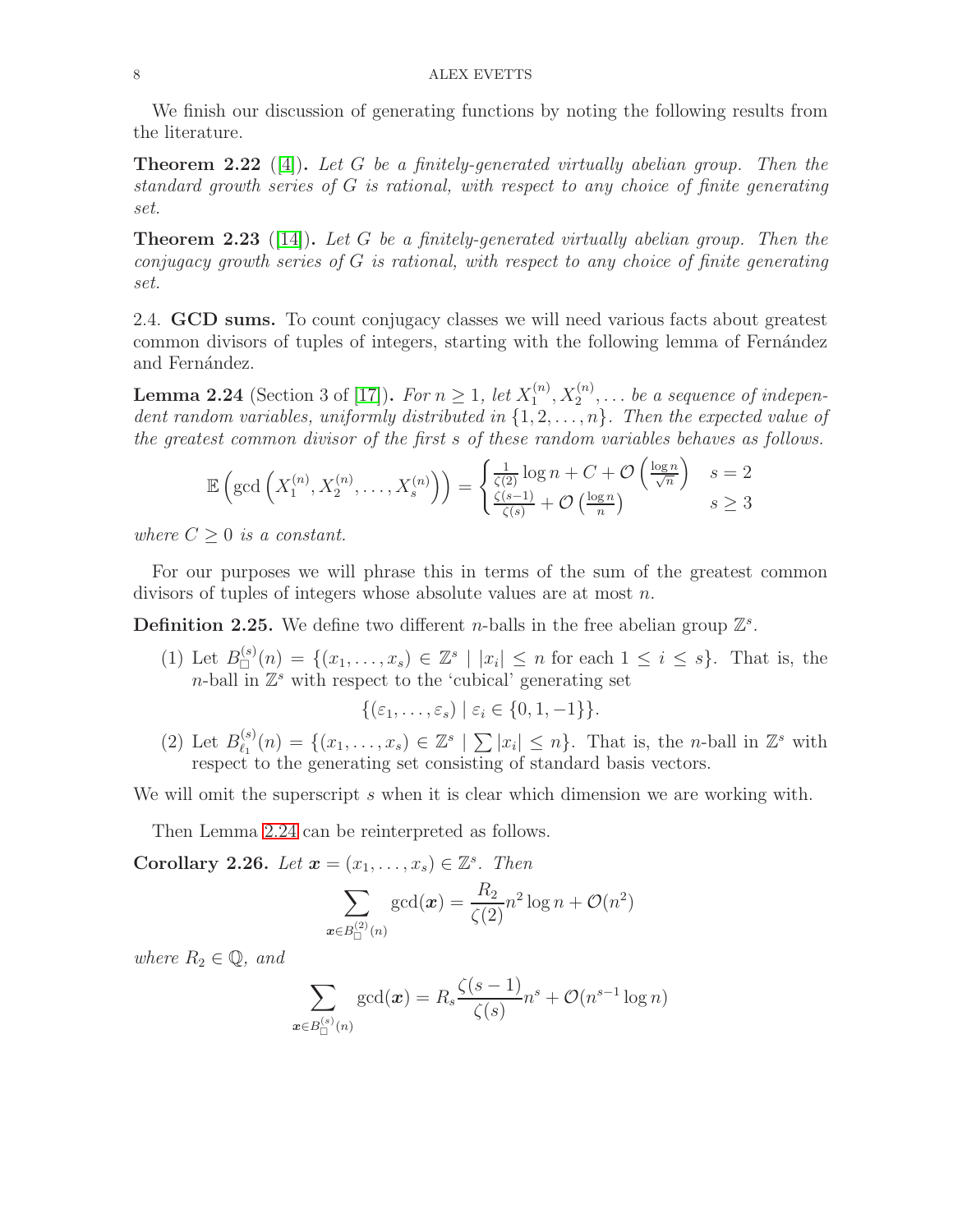where  $R_s \in \mathbb{Q}$  depends on the dimension s.

Proof. The sum of the values of a function over some fixed finite domain is equal to the expected value of the function over the domain, multiplied by the cardinality of the domain. The standard growth function of  $\mathbb{Z}^s$  is equivalent to  $Dn^s$  (by Theorem [2.11\)](#page-4-0), where  $D \in \mathbb{R}$  depends on the choice of generating set, but is always rational since otherwise Proposition [2.15](#page-6-4) would imply that the standard growth series was irrational, contradicting Theorem [2.22.](#page-7-1)

We will also need the following generalisation of Corollary [2.26,](#page-7-2) showing that offsetting  $x$  by a constant does not affect the asymptotics of the GCD sum.

<span id="page-8-1"></span>**Corollary 2.27.** Fix an element  $\mathbf{a} = (a_1, \ldots, a_s) \in \mathbb{Z}^s$ . Then

$$
\sum_{\boldsymbol{x}\in B_{\square}^{(2)}(n)}\gcd(\boldsymbol{x}+\boldsymbol{a})=\frac{R_2}{\zeta(2)}n^2\log n+\mathcal{O}(n^2)
$$

and

$$
\sum_{\boldsymbol{x}\in B_{\square}^{(s)}(n)}\gcd(\boldsymbol{x}+\boldsymbol{a})=R_s\frac{\zeta(s-1)}{\zeta(s)}n^s+\mathcal{O}(n^{s-1}\log n)
$$

where  $R_2, R_s \in \mathbb{Q}$  are the same as in Corollary [2.26.](#page-7-2)

*Proof.* Let  $a_{\text{max}} = \max(|a_1|, \ldots, |a_s|)$ . Then we have

$$
B_{\Box}^{(s)}(\min (n-a_{\max},0)) \subseteq \{ \boldsymbol{x} + \boldsymbol{a} \mid \boldsymbol{x} \in B_{\Box}^{(s)}(n) \} \subseteq B_{\Box}^{(s)}(n+a_{\max})
$$

for all  $n$  and thus

$$
\sum_{\boldsymbol{x}\in B_{\square}^{(s)}(\min(n-a_{\max},0))}\gcd(\boldsymbol{x})\leq \sum_{\boldsymbol{x}\in B_{\square}^{(s)}(n)}\gcd(\boldsymbol{x}+\boldsymbol{a})\leq \sum_{\boldsymbol{x}\in B_{\square}^{(s)}(n+a_{\max})}\gcd(\boldsymbol{x}).
$$

<span id="page-8-0"></span>Applying Corollary [2.26](#page-7-2) gives the result, since adding a constant to n does not alter the asymptotic expressions on the right hand sides.

### 3. A Family of Class 2 Nilpotent Groups

In this section we discuss the nilpotent groups of class 2 whose derived subgroup is infinite cyclic. This includes the following family.

Definition 3.1. The *(higher) Heisenberg groups* are class 2 nilpotent groups, with a parameter  $r \in \mathbb{N}_+$ , given by the following presentation.

$$
H_r = \left\langle a_1, b_1, a_2, b_2, \dots, a_r, b_r \middle| \begin{array}{l} [a_i, a_j] = [a_i, b_j] = [b_i, b_j] = 1 \; \forall i \neq j \\ [a_i, b_i] = [a_j, b_j] \; \forall i \neq j \\ [[a_i, b_i], a_j] = [[a_i, b_i], b_j] = 1 \; \forall i, j \end{array} \right\rangle.
$$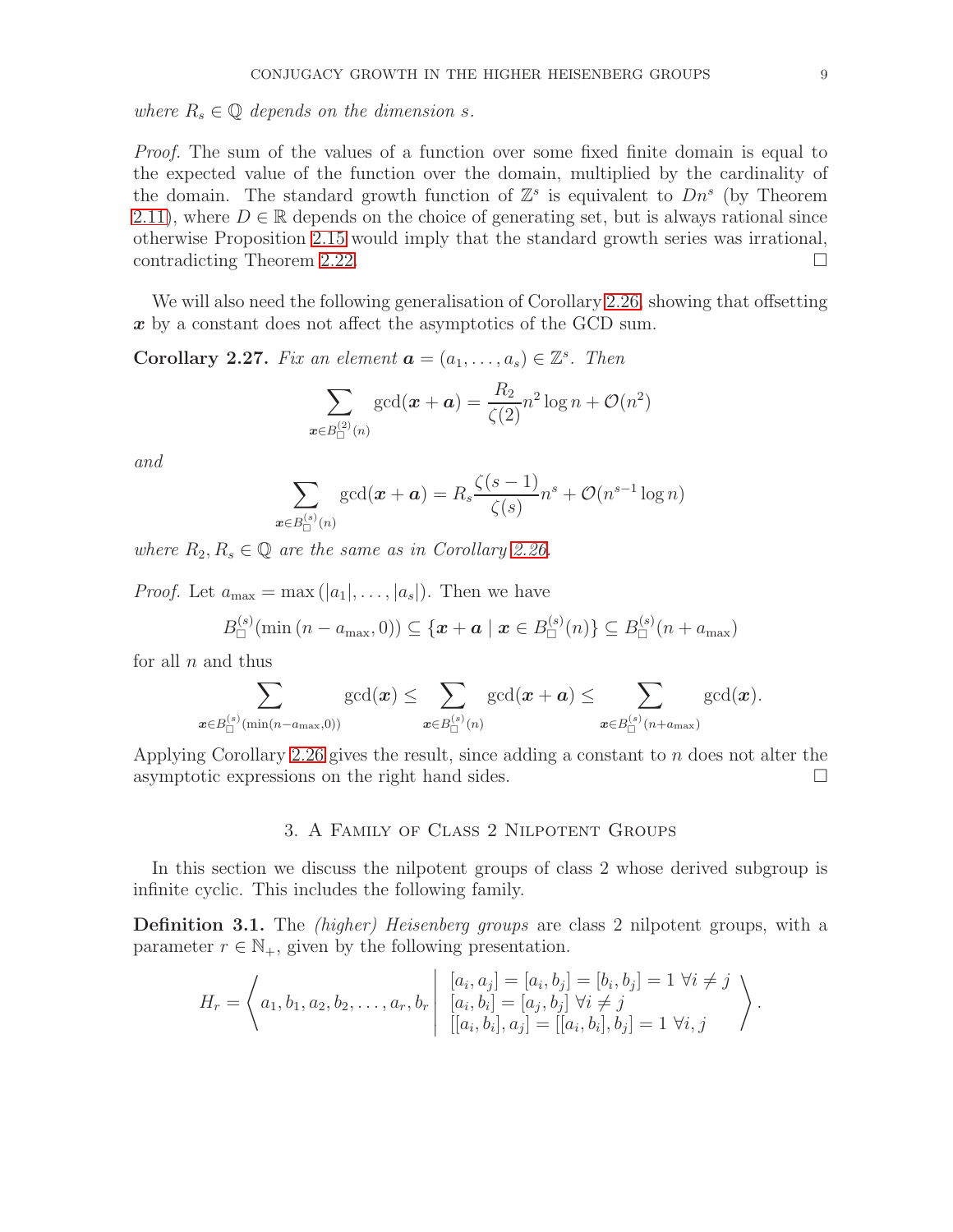The commutator subgroup  $H_r^{(1)}$  is infinite cyclic, generated by the commutator  $c =$  $[a_i, b_i]$ . These groups play an important role in the story of standard growth, as they provide essentially the only known examples of growth series behaviour which depends on the choice of generating set, as we will see in Stoll's result, Theorem [3.9.](#page-10-0) Furthermore, Duchin and Shapiro have shown [\[13\]](#page-23-12) that the first Heisenberg group (also known as the integer or discrete Heisenberg group)  $H_1$  has rational standard growth series with respect to any choice of finite generating set.

3.1. Stoll's classification. In [\[33\]](#page-24-4), Stoll classifies all finitely generated class 2 nilpotent groups with infinite cyclic derived subgroup in terms of the first Heisenberg group  $H_1$ . We summarise this classification below.

Let  $G_1$  and  $G_2$  be groups with central subgroups  $Z_1$  and  $Z_2$  respectively. Suppose that there exists an abelian group Z and homomorphisms  $\varphi_1: Z_1 \to Z$  and  $\varphi_2: Z_2 \to Z$ , and consider the product homomorphism  $\varphi: Z_1 \times Z_2 \to Z$  defined by

$$
\varphi\colon (z_1,z_2)\mapsto \varphi_1(z_1)\varphi_2(z_2).
$$

Furthermore, suppose that  $\varphi$  is surjective.

Definition 3.2. The group

$$
G = \frac{G_1 \times G_2}{\ker \varphi}
$$

is called the *centrally amalgamated direct product of*  $G_1$  and  $G_2$  with respect to  $\varphi$ . We will write *central product* for brevity.

**Example 3.3.** Let  $G_1 \cong G_2 \cong \mathbb{Z}^2$  be given by the presentations

$$
G_1 = \langle x_1, y_1 | [x_1, y_1] \rangle, G_2 = \langle x_2, y_2 | [x_2, y_2] \rangle,
$$

and let  $Z = \langle z | z^2 \rangle$ . Define homomorphisms from the second direct factor of each  $G_i$  to Z as  $\varphi_i: \langle y_i \rangle \to Z$  given by  $\varphi: y_i \mapsto z$ . Then the centrally amalgamated direct product, G, of  $G_1$  and  $G_2$  with respect to  $\varphi$  is given by the presentation

$$
\langle x_1, x_2, z \mid [x_1, x_2], [x_1, z], [x_2, z], z^2 \rangle \cong \mathbb{Z}^2 \times \mathbb{Z}/2\mathbb{Z}.
$$

From now on we will deal exclusively with the case where each  $Z_i$  is infinite cyclic, generated by an element  $z_i$ , and similarly Z is infinite cyclic, generated by an element z. Hence, each  $\varphi_i$  is determined by an integer  $d_i$  as follows  $\varphi_i: z_i \mapsto z^{d_i}$ . Given pairs  $(G_1, z_1)$  and  $(G_2, z_2)$  such that each  $\langle z_i \rangle$  is an infinite cyclic central subgroup of  $G_i$ , we will write  $(G_1, z_1) \otimes_d (G_2, z_2)$  for the central product of  $G_1$  and  $G_2$ , amalgamated over the subgroups  $\langle z_1 \rangle$  and  $\langle z_2 \rangle$  with  $\varphi_1(z_1) = z$  and  $\varphi_1(z_2) = z^d$ . If  $d = 1$ , we simply write  $(G_1, z_1) \otimes (G_2, z_2).$ 

<span id="page-9-0"></span>**Lemma 3.4** (Lemma 7.1 of [\[33\]](#page-24-4)). Let G be a finitely generated 2-step nilpotent group with  $G^{(1)} \cong \mathbb{Z}$ . Then there exists a finitely generated infinite abelian group  $G_0$ , and a tuple  $D = (\delta_1, \ldots, \delta_{r-1}) \in (\mathbb{N}_+)^{r-1}$ , with  $\delta_i | \delta_{i+1}$  for each i, such that

$$
G \cong (\cdots ((( (G_0, z) \otimes (H_1, c_1)) \otimes_{\delta_1} (H_1, c_2)) \otimes_{\delta_2} (H_1, c_3)) \cdots ) \otimes_{\delta_{r-1}} (H_1, c_r),
$$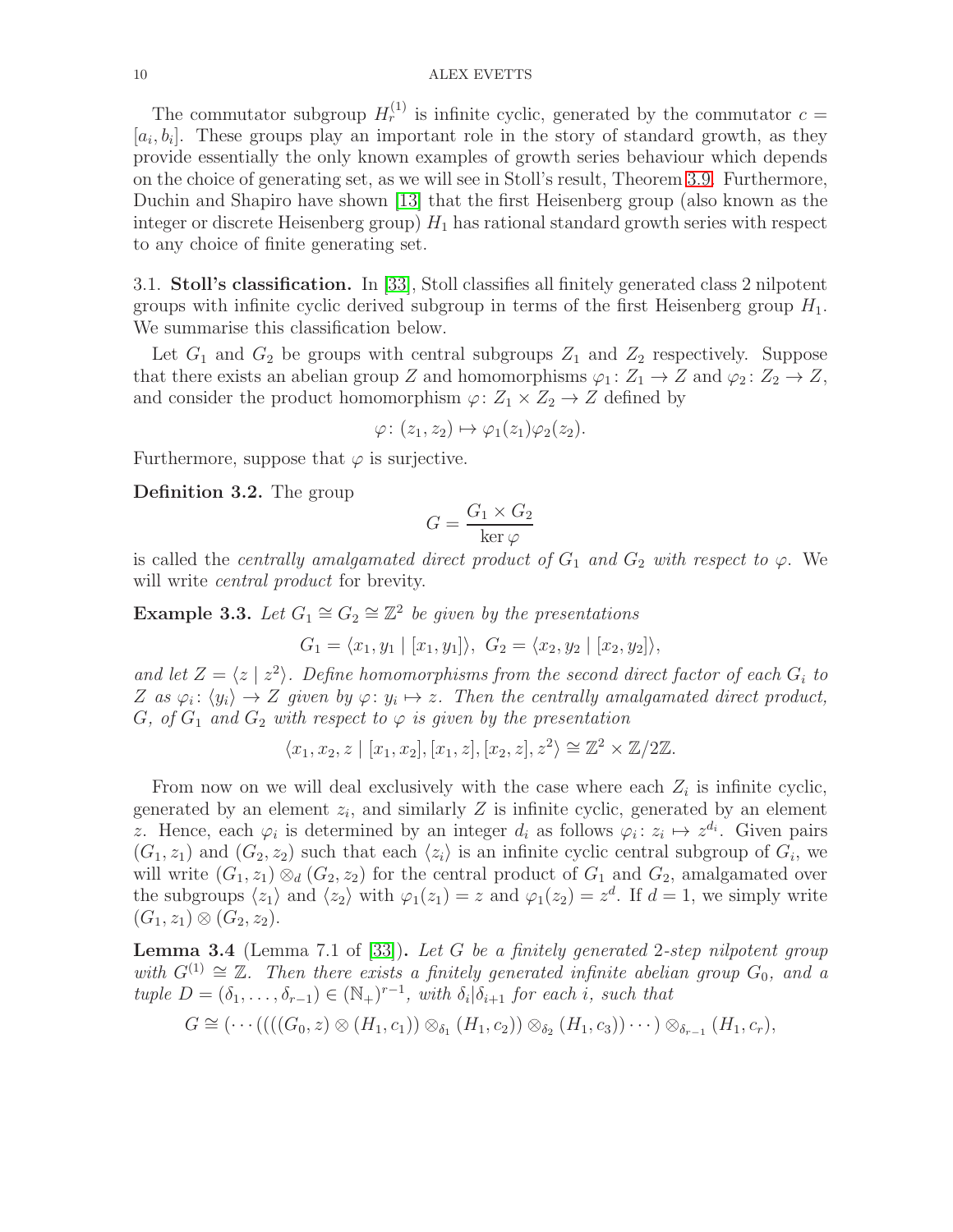where each  $H_1 = \langle a_i, b_i | [[a_i, b_i], a_i], [[a_i, b_i], b_i] \rangle$  is a copy of the first Heisenberg group,  $c_i$  denotes the commutator  $[a_i, b_i]$ , and z generates an infinite cyclic subgroup of  $G_0$ .

**Remark 3.5.** Note that due to the amalgamation in  $G$ ,  $c_1 = z$  and for each i, we have  $c_i = c_1^{\delta_{i-1}}$  $\frac{a_{i-1}}{1}$ .

<span id="page-10-1"></span>**Definition 3.6.** Let  $D = (\delta_1, \ldots, \delta_{r-1}) \in (\mathbb{N}_+)^{r-1}$ , with  $\delta_i | \delta_{i+1}$  for each i. Then we will write

$$
H_D = (\cdots (((H_1, c_1) \otimes_{\delta_1} (H_1, c_2)) \otimes_{\delta_2} (H_1, c_3)) \cdots ) \otimes_{\delta_{r-1}} (H_1, c_r).
$$

Note that if  $I = (1, 1, \ldots, 1) \in (\mathbb{N}_{+})^{r-1}$ , we can express the rth higher Heisenberg group as  $H_r = H_l$ . Since the abelian subgroup  $\Gamma := G_0/\langle z \rangle$  is central, we have the following immediate corollary of Lemma [3.4.](#page-9-0)

Corollary 3.7. Let G be a finitely generated 2-step nilpotent group with  $[G, G] \cong \mathbb{Z}$ . Then there exists a finitely generated abelian group  $\Gamma$  (possibly finite or trivial) and a tuple  $D = (\delta_1, \ldots, \delta_{r-1}) \in (\mathbb{N}_+)^{r-1}$ , with  $\delta_i | \delta_{i+1}$  for each i, such that

 $G \cong \Gamma \times H_D$ 

**Definition 3.8.** As in [\[33\]](#page-24-4), the *Heisenberg rank* of  $G \cong \Gamma \times H_D$  will refer to the number, r, of copies of  $H_1$  appearing in the construction. Furthermore, we will write s for the torsion-free rank of the finitely generated abelian factor Γ.

To emphasise the importance of this class of groups, we record the following, which is the main result of [\[33\]](#page-24-4).

<span id="page-10-0"></span>Theorem 3.9. If G is a class 2 nilpotent group with infinite cyclic derived subgroup and Heisenberg rank at least 2, then it possesses a generating set yielding rational standard growth series, and a generating set yielding transcendental standard growth series.

We fix some notation that we will use throughout the paper.

<span id="page-10-2"></span>**Definition 3.10.** Suppose that  $\Gamma \times H_D$  is torsion-free, and choose a basis  $\{z_1, \ldots, z_s\}$ for Γ. Then the elements of  $\Gamma \times H_D$  are in bijection with words of the form  $z_1^{l_1} \cdots z_s^{l_s} a_1^{i_1} b_1^{j_1}$  $i_1^{j_1}\cdots a_r^{i_r}b_r^{j_r}c^k$  where  $l_1,\ldots,l_s,i_1,j_1,\ldots,i_r,j_r,k\in\mathbb{Z}$ . This is known as the Mal'cev normal form, or Mal'cev coordinates, and a variation of it exists for all finitely generated nilpotent groups (see [\[11\]](#page-23-13), or the *basic commutators* of [\[23\]](#page-24-14)). We will frequently represent elements of  $\Gamma \times H_D$  as  $\alpha c^k$  where  $\alpha$  is an element of the form  $z_1^{l_1} \cdots z_s^{l_s} a_1^{i_1} b_1^{j_1} \cdots a_r^{i_r} b_r^{j_r}$  and  $c = c_1 = [a_1, b_1]$ .

For the remainder of the paper, we use the generating set  $\{z_1, \ldots, z_s, a_1, \ldots, b_r\}$  for  $\Gamma \times H_D$  and lengths of elements will be taken with respect to this generating set.

**Definition 3.11.** For  $g \in \Gamma \times H_D$ , we write  $\bar{g}$  for the image of g in the abelianisation  $Ab(\Gamma \times H_D)$ . With this notation, we have

$$
\mathrm{Ab}(\Gamma \times H_D) = \langle \bar{z}_1, \ldots, \bar{z}_s, \bar{a}_1, \bar{b}_1, \ldots, \bar{a}_r, \bar{b}_r \rangle \cong \mathbb{Z}^{2r+s}.
$$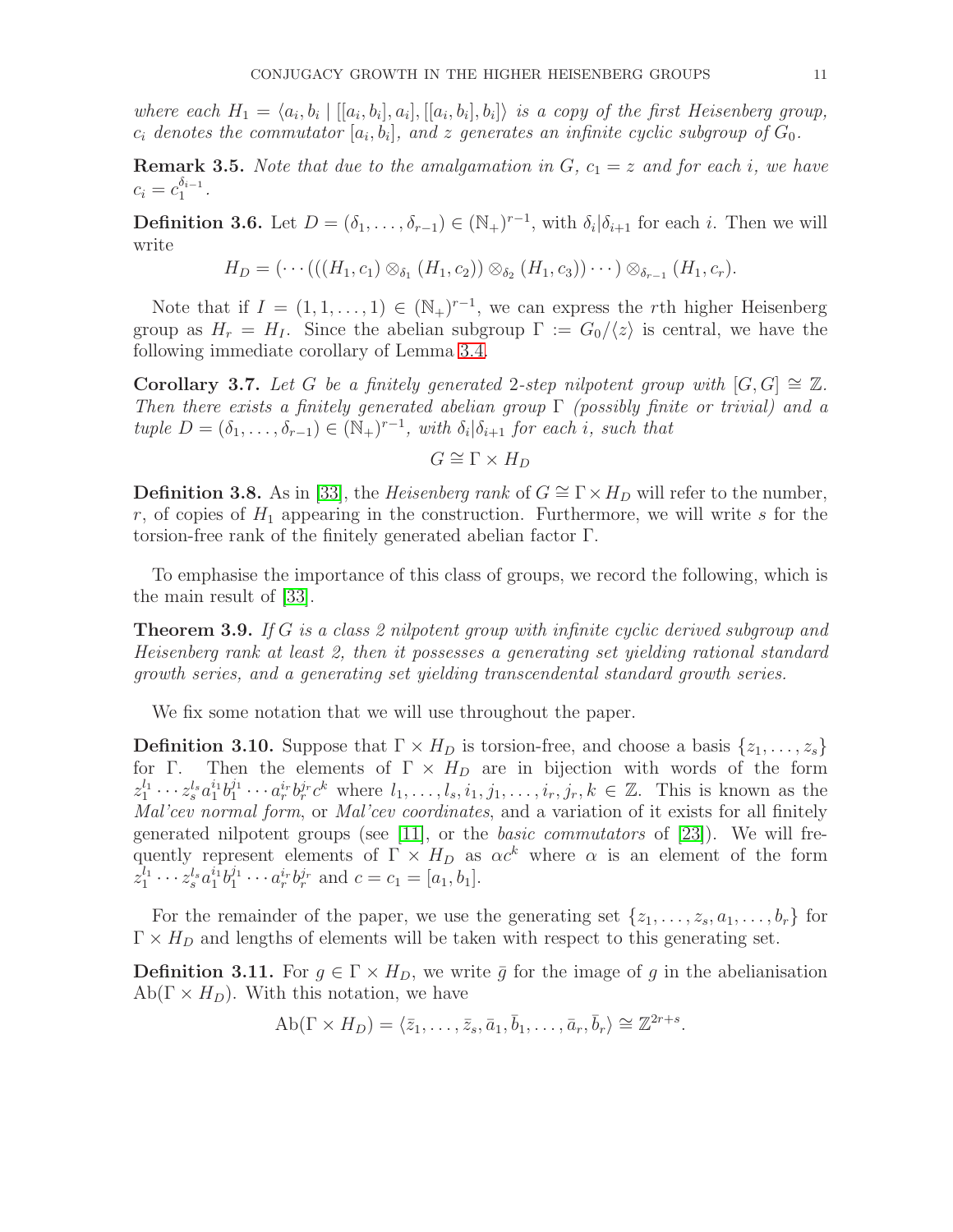The preimage of  $x \in Ab(\Gamma \times H_D)$  under the abelianisation map is a coset of the commutator subgroup  $\langle c \rangle$ . We define the *canonical lift* of x to be the unique element of the preimage whose c-coordinate is zero (when expressed in Mal'cev normal form), and denote it  $x^{\wedge}$ . Therefore if  $x = \bar{z}_1^{l_1} \cdots \bar{z}_s^{l_s} \bar{a}_1^{i_1} \bar{b}_1^{j_1}$  $i_1^{j_1} \cdots \bar{a}_r^{i_r} \bar{b}_r^{j_r}$  then  $x^{\wedge} = z_1^{l_1} \cdots z_s^{l_s} a_1^{i_1} b_1^{j_1}$  $a_r^{j_1} \cdots a_r^{i_r} b_r^{j_r} \in \Gamma \times H_D.$ We will also write elements of  $Ab(\Gamma \times H_D)$  as vectors in  $\mathbb{Z}^{2r+s}$  with respect to the

basis  $\{\bar{z}_1, \ldots, \bar{z}_s, \bar{a}_1, \bar{b}_1, \ldots, \bar{a}_r, \bar{b}_r\}$ , so that  $z_1^{l_1} \cdots z_r^{l_r} a_1^{i_1} \cdots b_r^{j_r} = (l_1, \ldots, l_s, i_1, \ldots, j_r)$ .

3.2. Automorphisms of class 2 nilpotent groups. We will need to understand the automorphisms of our family of nilpotent groups. First, note the following easy lemma.

<span id="page-11-0"></span>**Lemma 3.12.** Let G be a group with a characteristic subgroup  $H$ . Then the natural homomorphism  $G \to G/H$  induces a homomorphism  $\theta \colon \text{Aut}(G) \to \text{Aut}(G/H)$ .

**Definition 3.13.** Let  $\Omega_r$  denote the  $2r \times 2r$  block matrix consisting of blocks of the form  $\begin{pmatrix} 0 & 1 \\ -1 & 0 \end{pmatrix}$  on the diagonal with zeroes elsewhere. Let  $\Omega_{r,s}$  be the  $(2r + s) \times (2r + s)$ matrix with  $\Omega_r$  in the bottom right corner and zeroes elsewhere.

For example,

$$
\Omega_{2,1} = \begin{pmatrix} 0 & 0 & 0 & 0 & 0 \\ 0 & 0 & 1 & 0 & 0 \\ 0 & -1 & 0 & 0 & 0 \\ 0 & 0 & 0 & 0 & 1 \\ 0 & 0 & 0 & -1 & 0 \end{pmatrix}
$$

.

Note that the skew-symmetric bilinear form  $\Omega_{r,s}$  is precisely that given by taking commutators of pairs of elements of  $\mathrm{Ab}(\Gamma \times H_r)$  with respect to the basis  $\{\bar{z}_1,\ldots,\bar{z}_s,\bar{a}_1,\bar{b}_1,\ldots,\bar{a}_r,\bar{b}_r\},\$ i.e.  $[\cdot,\cdot]:\mathbb{Z}^{2r+s}\times\mathbb{Z}^{2r+s}\to\mathbb{Z}$ . Let  $\alpha c^{\bar{k}_1},\beta c^{\bar{k}_2}\in\Gamma\times H_r$ . Then  $\overline{\alpha c^{k_1}} = \overline{\alpha}$  and  $\overline{\beta c^{k_2}} = \overline{\beta}$  are elements of  $\mathbb{Z}^{2r+s}$  and we have

$$
[\alpha c^{k_1}, \beta c^{k_2}] = [\alpha, \beta] = c^{\bar{\alpha}\Omega_{r,s}\bar{\beta}^T}.
$$

**Definition 3.14.** Let  $M < GL_{2r+s}\mathbb{Z}$  be the group of matrices that either preserve or reverse the bilinear form given by  $\Omega_{r,s}$  (i.e. the group of matrices M such that  $M\Omega_{r,s}M^T = \varepsilon \Omega_{r,s}$  for  $\varepsilon \in \{1, -1\}$ ). Note that if  $s = 0$  then  $\mathbf{M} \cong \text{Sp}(2r, \mathbb{Z}) \rtimes \mathbb{Z}/2\mathbb{Z}$ .

**Definition 3.15.** Suppose that  $N = \Gamma \times H_D$  is torsion-free and let  $M \in \mathbf{M}$ . Define a map  $\phi_M: N \to N$  as follows. For each  $1 \leq i \leq s$ , set  $\phi_M(z_i) = (\bar{z}_i M)^{\wedge}$ , i.e. the canonical lift of the image of  $\overline{z}_i$  under M. Similarly, set  $\phi_M(a_i) = (\overline{a}_i M)^{\wedge}$  and  $\phi_M(b_i) = (\overline{b}_i M)^{\wedge}$ for each  $1 \leq i \leq r$ . Then extend this map to an endomorphism of N in the usual way by setting  $\phi_M(x_1 \cdots x_n) = \phi_M(x_1) \cdots \phi_M(x_n)$  for any word  $x_1 \cdots x_n$  in the generators.

**Lemma 3.16.** The map  $\phi_M$  is a well-defined automorphism of N.

*Proof.* First note that for any  $x \in \mathbb{Z}^{2r+s}$  we have  $\overline{x}^{\wedge} = x$ . It is easily checked that the relators of N are mapped to the identity and therefore  $\phi_M$  defines an endomorphism of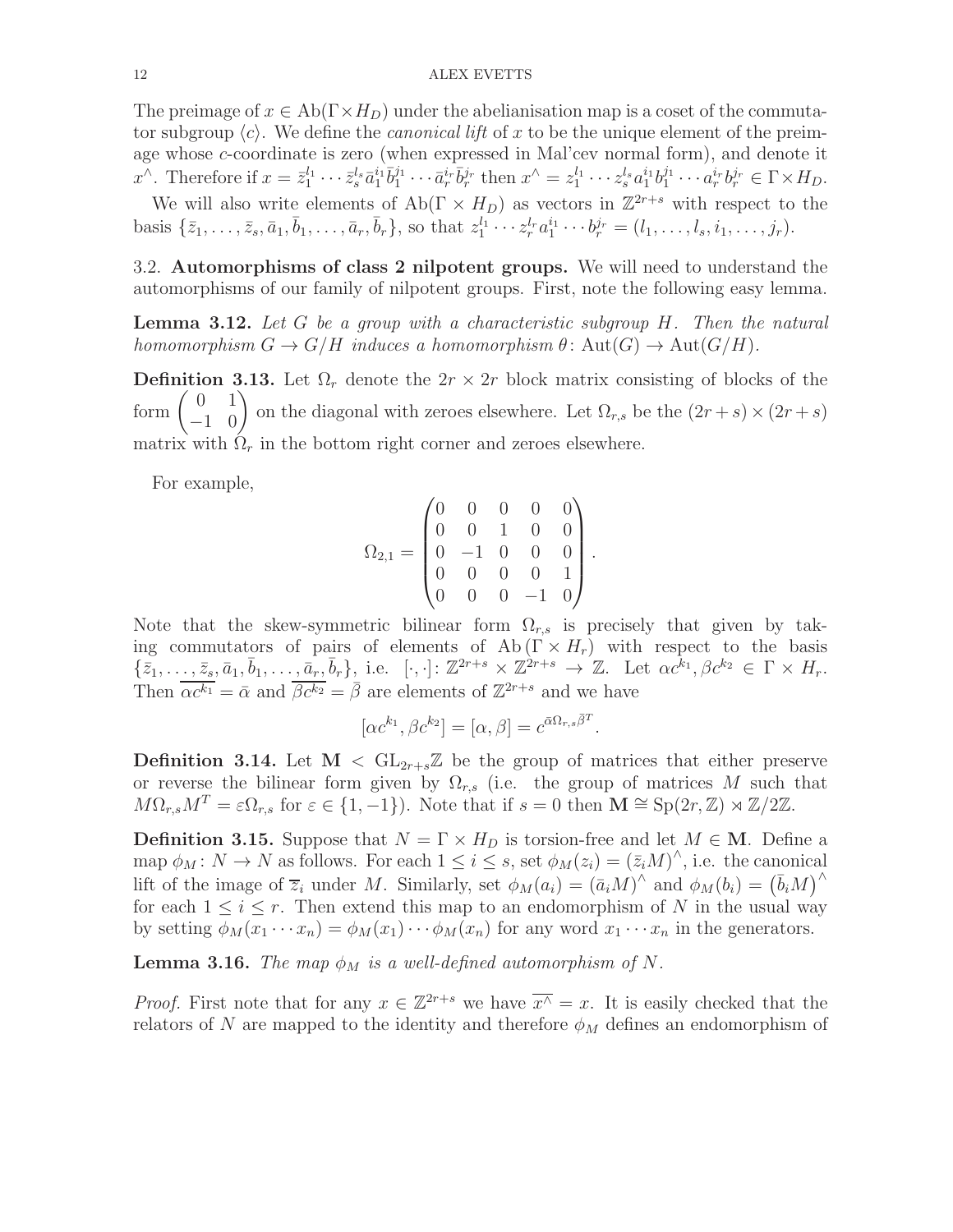N. For example, for the relator  $[z_i, a_j]$ , we have

$$
[(\bar{z}_i M)^\wedge, (\bar{a}_j M)^\wedge] = c^{\bar{z}_i M \Omega_{r,s} (\bar{a}_j M)^T} = c^{\varepsilon \bar{z}_i \Omega_{r,s} \bar{a}_j^T} = 1.
$$

Furthermore, for any M,  $\phi_{M^{-1}}$  is the inverse of  $\phi_M$ , which is therefore an automorphism. It is sufficient to check this on the generators, for example

$$
\phi_{M^{-1}} \circ \phi_M(z_i) = \left(\overline{(z_i M)^\wedge} M^{-1}\right)^\wedge = \left(\overline{z_i} M M^{-1}\right)^\wedge = \overline{z_i}^\wedge = z_i.
$$

<span id="page-12-0"></span>**Proposition 3.17.** Suppose that  $N = \Gamma \times H_D$  is torsion-free. Then the natural homomorphism  $N \to N/N^{(1)}$  induces (via Lemma [3.12\)](#page-11-0) an epimorphism  $\theta$ : Aut $(N) \to M$ .

*Proof.* We first show that the image of the induced homomorphism  $\theta$  is contained in M. Let  $f \in Aut(N)$  and write  $\theta(f) = M \in GL_{2r+s}(\mathbb{Z})$ . Since the commutator subgroup  $N^{(1)}$  is characteristic, f restricts to an automorphism of  $N^{(1)} = \langle c \rangle \cong \mathbb{Z}$ , so we have  $f: c \mapsto c^{\varepsilon}$  where  $\varepsilon \in \{-1, 1\}.$ 

Then, for any  $\alpha c^{k_1}, \beta c^{k_2} \in N$ , we have

$$
f\left(\left[\alpha c^{k_1}, \beta c^{k_2}\right]\right) = f\left(\left[\alpha, \beta\right]\right) = \left[\alpha, \beta\right]^{\varepsilon}
$$

and hence  $[f(\alpha), f(\beta)] = [\alpha, \beta]^{\varepsilon}$ . Therefore

$$
c^{\bar{\alpha}M\Omega_{2r+s}M^T\bar{\beta}^T}=c^{\varepsilon\bar{\alpha}\Omega_{2r+s}\bar{\beta}^T}
$$

for all  $\bar{\alpha}, \bar{\beta} \in Ab(N)$  and hence  $M\Omega_{2r+s}M^T = \varepsilon \Omega_{2r+s}$ , i.e.  $M \in \mathbf{M}$  as claimed.

To see that M is contained in the image of  $Aut(N)$  we note that for each  $M \in M$ ,  $\theta(\phi_M) = M.$ 

**Remark 3.18.** Although we do not need it for the arguments that follow, we note that in the special case of  $N = H_r$ , we can use a straightforward generalisation of an argument of Osipov [\[29\]](#page-24-15) to extend Proposition [3.17](#page-12-0) to give the following short exact sequence, where  $\text{Inn}(H_r) = \mathbb{Z}^{2r}.$ 

$$
1 \to \mathbb{Z}^{2r} \to \text{Aut}(H_r) \to \text{Sp}_{2r}(\mathbb{Z}) \rtimes \mathbb{Z}/2\mathbb{Z} \to 1
$$

In Section [5](#page-17-0) we will need a more explicit description of the automorphisms of N.

<span id="page-12-1"></span>**Proposition 3.19.** Suppose  $N = \Gamma \times H_D$  is torsion-free, and fix  $f \in Aut(N)$ . Write  $\theta(f) = M \in \mathbf{M}$  for the image of f as above. Then there exists  $\varepsilon \in \{1, -1\}$  and a polynomial function  $\gamma \colon \mathbb{R}^{2r+s} \to \mathbb{R}$  of degree 2, with  $\gamma(0,\ldots,0) = 0$ , restricting to a function  $\mathbb{Z}^{2r+s}\to\mathbb{Z}$ , such that for each element  $z_1^{l_1}\cdots z_s^{l_s}a_1^{i_1}b_1^{j_1}\cdots a_r^{i_r}b_r^{j_r}c^k\in N$  we have

$$
f(z_1^{l_1} \cdots z_s^{l_s} a_1^{i_1} b_1^{j_1} \cdots a_r^{i_r} b_r^{j_r} c^k) = \left( \overline{z_1^{l_1} \cdots z_s^{l_s} a_1^{i_1} b_1^{j_1} \cdots a_r^{i_r} b_r^{j_r}} M \right)^{\wedge} c^{\varepsilon k + \gamma(l_1, \dots, l_s, i_1, j_1, \dots, i_r, j_r)}
$$
  
= 
$$
((l_1, \dots, l_s, i_1, j_1, \dots, i_r, j_r) M)^{\wedge} c^{\varepsilon k + \gamma(l_1, \dots, l_s, i_1, j_1, \dots, i_r, j_r)},
$$

with  $\varepsilon$  and  $\gamma$  depending only on f.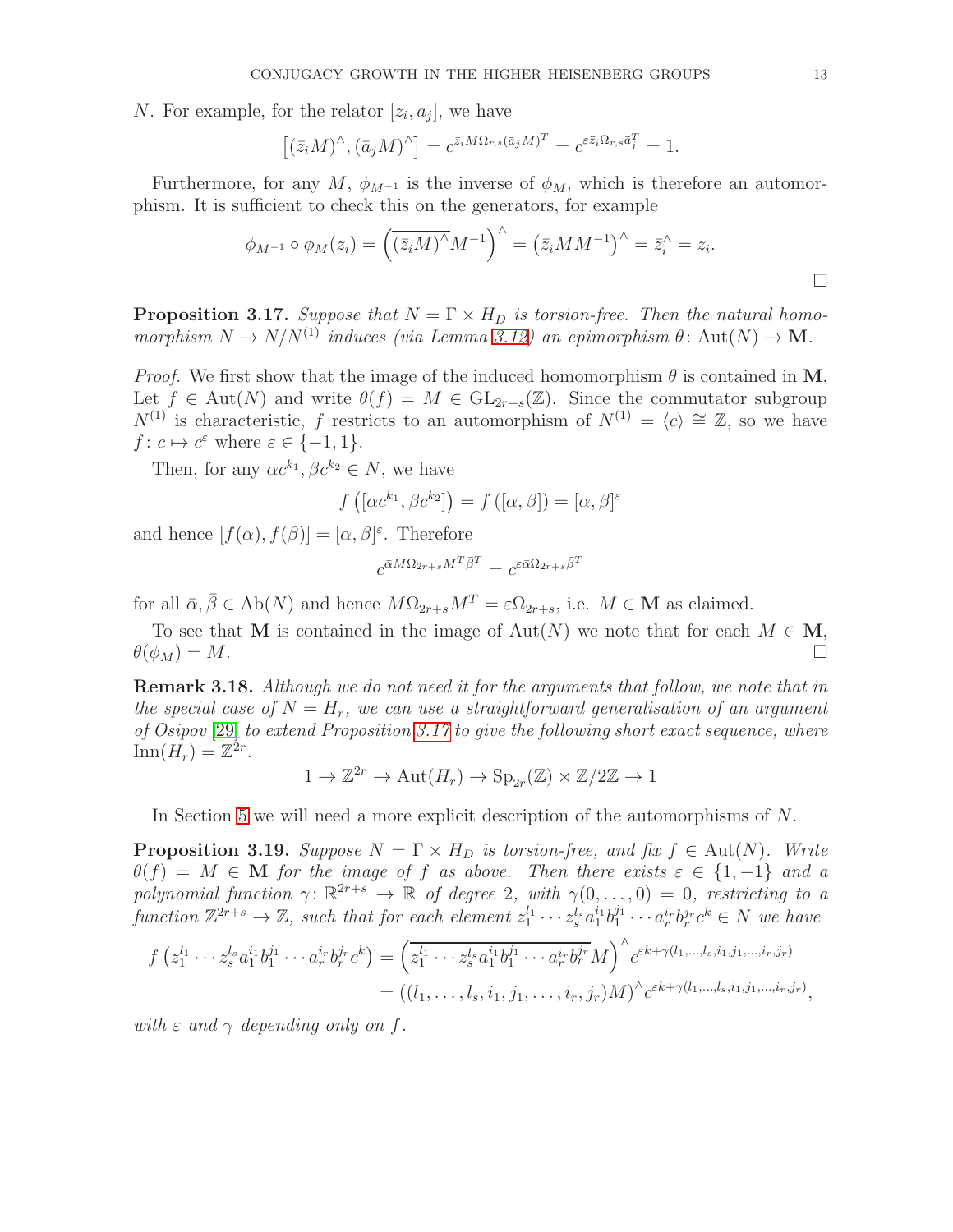*Proof.* Proposition [3.17](#page-12-0) gives us a short exact sequence  $1 \to K \to \text{Aut}(N) \stackrel{\theta}{\to} \mathbf{M} \to 1$ , for some normal subgroup  $K \triangleleft Aut(N)$  (which contains but may not be equal to  $Inn(N)$ ). The automorphisms  $\{\phi_M \in \text{Aut}(N) \mid M \in \mathbf{M}\}\$  defined above form a transversal for  $\text{Aut}(N)/K$ , and hence  $f = \kappa \circ \phi_M$  for some  $\kappa \in K$  and  $M \in \mathbf{M}$ .

Since  $\kappa \in K$ ,  $\kappa$  maps to the identity in **M**. So there exist integers  $k_i$  such that

$$
\kappa: z_1 \mapsto z_1 c^{k_1}
$$

$$
\vdots
$$

$$
z_s \mapsto z_s c^{k_s}
$$

$$
a_1 \mapsto a_1 c^{k_{s+1}}
$$

$$
b_1 \mapsto b_1 c^{k_{s+2}}
$$

$$
\vdots
$$

$$
b_r \mapsto b_r c^{k_{s+2r}}
$$

Therefore applying  $\kappa$  to some  $z_1^{l_1} \cdots z_s^{l_s} a_1^{i_1} b_1^{j_1}$  $i_1^{j_1} \cdots a_r^{i_r} b_r^{j_r} c^k \in N$  fixes the powers of the generators  $z_1, \ldots, b_r$  and adds  $p(l_1, \ldots, j_r)$  to the power of c, where p is a linear function determined by the integers  $k_1, \ldots, k_{s+2r}$ .

.

On the other hand,  $\phi_M \in Aut(N)$  takes each generator to a linear combination of the generators  $z_1, \ldots, b_r$ , determined by the matrix M. We also have  $\phi_M(c) = c^{\varepsilon}$  where  $\epsilon \in \{1, -1\}$ . Rearranging into the normal form then results in an adjustment to the power of c consisting of a sum of terms of the form  $i_{\lambda}j_{\lambda}$  with coefficients determined by *M*. Thus the image of  $z_1^{l_1} \cdots z_s^{l_s} a_1^{i_1} b_1^{j_1}$  $i_1^{j_1} \cdots a_r^{i_r} b_r^{j_r} c^k$  under  $\phi_M$  may be expressed as

$$
\left(z_1^{l_1}\cdots z_s^{l_s}a_1^{i_1}b_1^{j_1}\cdots a_r^{i_r}b_r^{j_r}M\right)^{\wedge}c^{\varepsilon k+q(l_1,\ldots,j_r)}=\left((l_1,\ldots,j_r)M\right)^{\wedge}c^{\varepsilon k+q(l_1,\ldots,j_r)}
$$

where  $q$  is a degree 2 polynomial.

Letting  $x = z_1^{l_1} \cdots z_s^{l_s} a_1^{i_1} b_1^{j_1}$  $i_1^{j_1} \cdots a_r^{i_r} b_r^{j_r} c^k$ , we have

$$
f(x) = \kappa \circ \phi_M(z_1^{l_1} \cdots z_s^{l_s} a_1^{i_1} b_1^{j_1} \cdots a_r^{i_r} b_r^{j_r} c^k)
$$
  
=  $\kappa \left( \left( (l_1, \ldots, l_s, i_1, j_1, \ldots, i_r, j_r) M \right)^{\wedge} c^{\varepsilon k + q(l_1, \ldots, j_r)} \right)$   
=  $\left( (l_1, \ldots, l_s, i_1, j_1, \ldots, i_r, j_r) M \right)^{\wedge} c^{\varepsilon k + \gamma(l_1, \ldots, j_r)}$ 

<span id="page-13-0"></span>where  $\gamma(l_1,\ldots,j_r) = q(l_1,\ldots,j_r) + p((l_1,\ldots,j_r)M)$  is a degree 2 polynomial with coefficients determined by  $f$ .

#### 4. Conjugacy Growth of Higher Heisenberg Groups

This section is dedicated to proving Theorem [4.5.](#page-16-0) First, we show that the parameter D does not affect the conjugacy growth of the group  $H_D$ .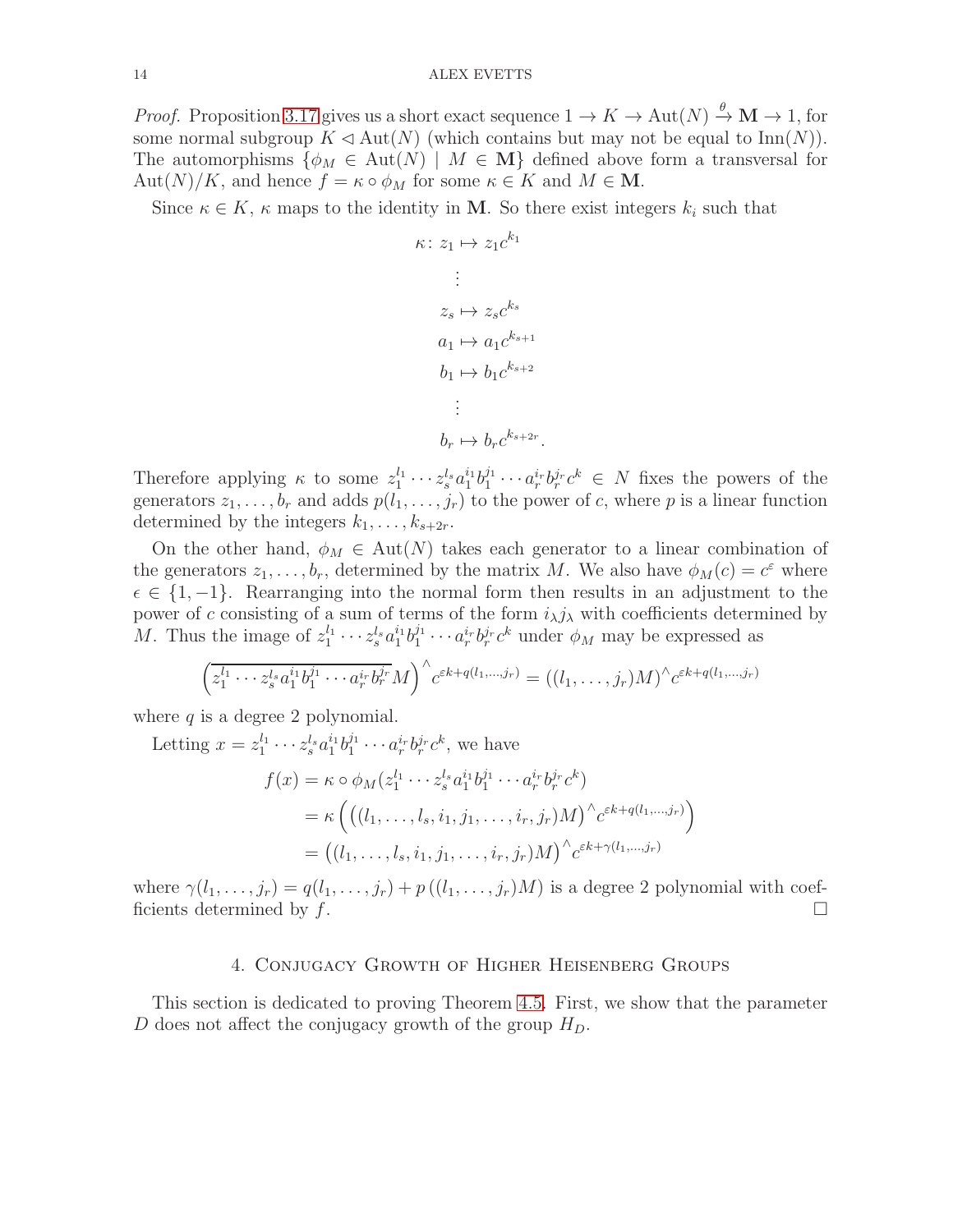**Proposition 4.1.** Let  $D = (\delta_1, \delta_2, \ldots, \delta_{r-1})$  with each  $\delta_i \mid \delta_{i+1}$ . Then the conjugacy growth of  $H_D$  is equivalent to that of  $H_r$ , that is,  $c_{H_D} \sim c_{H_r}$ .

*Proof.* We will show that there exist groups  $\Gamma_1$  and  $\Gamma_2$ , both isomorphic to  $H_r$ , such that  $\Gamma_1 \leq H_D \leq \Gamma_2$ , with  $[H_D: \Gamma_1]$  and  $[\Gamma_2: H_D]$  both finite. Then Lemma [2.8](#page-3-1) will give the result.

From the definition,  $H_D$  is generated by elements  $a_1, b_2, \ldots, a_r, b_r$  with  $[a_i, b_i] = c_i$  $c^{\delta_{i-1}}$  for each i (and  $[a_1, b_1] = c$ ). Let  $\gamma_i = \frac{\delta_{i-1}}{\delta_{i-1}}$  $\frac{\delta_{r-1}}{\delta_{i-1}}$  for  $i > 1$ , and  $\gamma_1 = \delta_{r-1}$ , and define the subgroup

$$
\Gamma_1 = \langle a_1^{\gamma_1}, b_1, a_2^{\gamma_2}, b_2, \dots, a_r^{\gamma_r}, b_r \rangle \le H_D.
$$

For any *i*, we have  $[a_i^{\gamma_i}]$  $[\hat{C}_i^{i}, b_i] = c_i^{\delta_i} = c^{\delta_{i-1} \cdot \gamma_i} = c^{\delta_{r-1}},$  and so  $\Gamma_1$  is isomorphic to  $H_r$ . For an element  $a_1^{i_1}b_1^{j_1}a_2^{i_2}b_2^{j_2}$  $a_2^{j_2} \cdots a_r^{i_r} b_r^{j_r} c^k \in H_D$  we have

$$
a_1^{i_1}b_1^{j_1}a_2^{i_2}b_2^{j_2}\cdots a_r^{i_r}b_r^{j_r}c^k \in a_1^{m_1}a_2^{m_2}\cdots a_r^{m_r}c^n\Gamma_1
$$

where each  $m_{\lambda} = i_{\lambda} \mod \gamma_{\lambda}$ , and  $n = k \mod \delta_{r-1}$ . Therefore the following is a set of representatives for the cosets  $H_D/\Gamma_1$ :

$$
\{a_1^{m_1}a_2^{m_2}\cdots a_r^{m_r}c^k \mid 0 \le m_\lambda < \gamma_\lambda, 0 \le k < \delta_{r-1}\},\
$$

and so  $[H_D: \Gamma_1] = \gamma_1 \gamma_2 \cdots \gamma_r \delta_{r-1} < \infty$  as required.

Now let  $\Gamma_2 \cong H_r$  be generated by  $\{d_1, e_1, d_2, e_2, \ldots, d_r, e_r\}$  and denote the commutator by  $f = [d_i, e_i]$ . Define a map  $\phi: H_D \to \Gamma_2$  by its action on the generators:

$$
a_i \mapsto d_i^{\delta_{i-1}}
$$

$$
b_i \mapsto e_i.
$$

It is easily checked that the relators of  $H_D$  are sent to the identity by  $\phi$ , and thus it is a well-defined homomorphism. Furthermore, if  $\phi(a_1^{I_1}b_1^{J_1}a_2^{I_2}b_2^{J_2}\cdots a_r^{I_r}b_r^{J_r}c^K) = 1$  then  $d_1^{I_1} e_1^{J_1} d_2^{\delta_1 I_2} e_2^{\delta_1 J_2} \cdots d_r^{\delta_{r-1} I_r} e_r^{\delta_{r-1} J_r} f^K = 1$  and so  $I_1 = J_1 = \cdots = J_r = K = 0$ . Thus  $\phi$  is a monomorphism. Similarly to the previous argument, a set of representatives for the cosets  $\Gamma_2/\phi(H_D)$  is

$$
\{d_1^{l_1}\cdots d_r^{l_r} \mid 0 \leq n_\lambda < \delta_{\lambda-1}\},\
$$

and so  $[\Gamma_2: \phi(H_D)] = \delta_1 \delta_2 \cdots \delta_{r-1}$ .

**Definition 4.2.** If  $x = (x_1, x_2, \ldots, x_n)$  is any tuple of integers, we will write

$$
g(\boldsymbol{x}) = \gcd(x_1, x_2, \ldots, x_n)
$$

for the greatest common divisor of the entries of  $x$ .

The next two results describe the structure of the conjugacy classes of  $H_r$ .

<span id="page-14-0"></span>**Lemma 4.3.** Let  $\alpha c^k$  be an element of  $H_r$  in Mal'cev normal form, so that  $\alpha$  =  $a_1^{i_1}b_1^{j_1}a_2^{i_2}b_2^{j_2}\cdots a_r^{i_r}b_r^{j_r}$  and  $\overline{\alpha c^k} = \overline{\alpha} \in \mathbb{Z}^{2r}$ . Then the conjugacy class represented by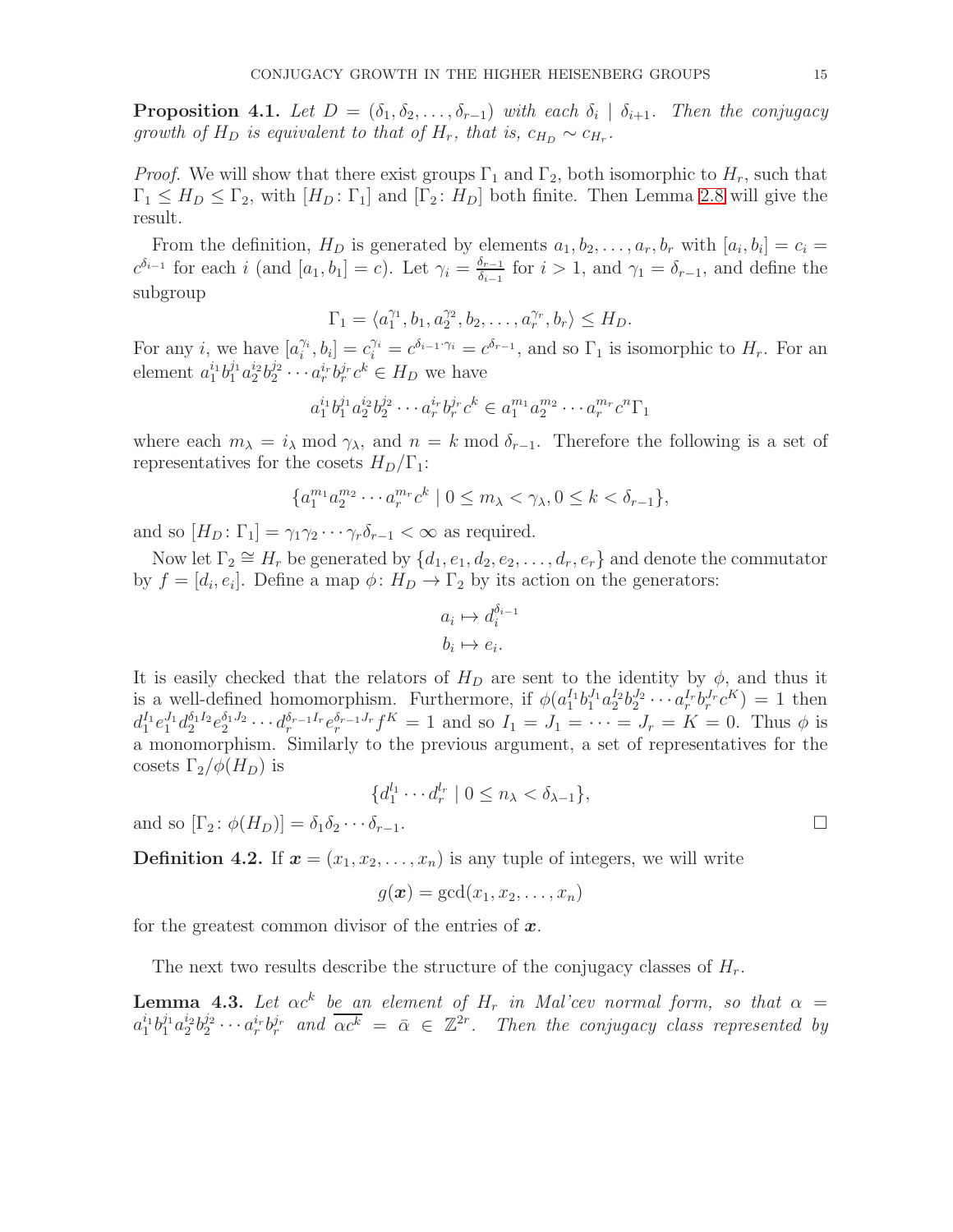$\alpha c^k \in H_r$  is either a singleton, or a coset of a cyclic subgroup:

(1) 
$$
[\alpha c^k] = \begin{cases} \{c^k\} & \text{if } \alpha \text{ is the identity} \\ \alpha c^k \langle c^{g(\bar{\alpha})} \rangle & otherwise. \end{cases}
$$

*Proof.* First note that  $c^k$  is central, so its conjugacy class is  $[c^k] = \{c^k\}$ . Now consider non-identity  $\alpha$ . Since  $[a_t, b_t] = c$  for each  $1 \le t \le r$ , we have

$$
a_t \alpha c^k a_t^{-1} = \alpha c^{k+i_t}
$$
 and  $b_t \alpha c^k b_t^{-1} = \alpha c^{k-j_t}$ .

So we can express the conjugacy class of  $\alpha c^k$  as follows:

$$
[\alpha c^k] = \left\{ \alpha c^{k + \sum_{t=1}^r (l_{t1}j_t - l_{t2}i_t)} \mid l_{t1}, l_{t2} \in \mathbb{Z} \right\}
$$
  
=  $\alpha c^k \left\langle c^{\gcd(j_1, -i_1, j_2, -i_2, \dots, j_r, -i_r)} \right\rangle$   
=  $\alpha c^k \langle c^{g(\bar{\alpha})} \rangle$ .

 $\Box$ 

<span id="page-15-2"></span>Lemma 4.4. Let  $\alpha = a_1^{i_1} b_1^{j_1}$  $a_1^{j_1} \cdots a_r^{i_r} b_r^{j_r} \in H_r$  be a non-trivial element in Mal'cev normal form. Then the length of the conjugacy class  $[\alpha c^k]$  lies in the range  $[|\alpha|, |\alpha| + 2]$ , where  $|\alpha| = \sum_{\lambda} (|i_{\lambda}| + |j_{\lambda}|)$  is the word-length of  $\alpha$ .

*Proof.* We claim that any element  $\alpha c^k$  has length at least  $|\alpha|$ , so  $|\alpha| \leq |[\alpha c^k]|$ . To see this, consider any word over the generators  $a_1, b_1, \ldots, a_r, b_r$  that represents  $\alpha c^k$ . We can put this into normal form by collecting the powers of generators into the given order, at the cost of powers of c, using the identity  $[a_t, b_t] = c$  for each t. Note that the exponent sum of each generator can never increase. So any word representing  $\alpha c^k$  has at least  $|i_1|$ instances of  $a_1^{\pm 1}$ , and so on.

From the structure of conjugacy classes given in Lemma [4.3,](#page-14-0) each conjugacy class  $[\alpha c^k]$  has a representative of the form  $\alpha c^{-l}$  where  $0 \leq l < g(\bar{\alpha})$  and a representative of the form  $\alpha c^m$  where  $0 < m \leq g(\bar{\alpha})$ .

Assume that each power  $i_t, j_t$  is non-negative. Let  $I = \{m \in \mathbb{N} \mid i_m \neq 0\}$  and  $J = \{n \in \mathbb{N} \mid j_n \neq 0\}.$  Then, by definition,  $g(\bar{\alpha}) \leq \min\{i_m, j_n \mid m \in I, n \in J\}.$ 

Suppose that there is some  $t \in I \cap J$ , i.e. both  $i_t$  and  $j_t$  are non-zero. We have

<span id="page-15-1"></span><span id="page-15-0"></span>
$$
a_t^{i_t-l} b_t a_t^l b_t^{j_t-1} =_G a_t^{i_t} [a_t^{-l}, b_t] b_t^{j_t} =_G a_t^{i_t} b_t^{j_t} c^{-l}
$$

and so

(2) 
$$
a_1^{i_1}b_1^{j_1}\cdots a_t^{i_t-l}b_t a_t^l b_t^{j_t-1}\cdots a_r^{i_r} b_r^{i_r} =_G \alpha c^{-l},
$$

and thus we can represent the element  $\alpha c^{-l}$  with a word of length  $|\alpha|$ .

Now suppose that  $I \cap J$  is empty. Since  $\alpha \neq 1$ , there exists  $t \in \mathbb{N}$  with either  $i_t \neq 0$ or  $j_t \neq 0$ . If  $i_t \neq 0$  we have

(3) 
$$
a_t^{i_l-l}b_t a_t^l b_t^{-1} = a_t^{i_l} [a_t^{-l}, b_t] =_G a_t^{i_l} c^{-l}
$$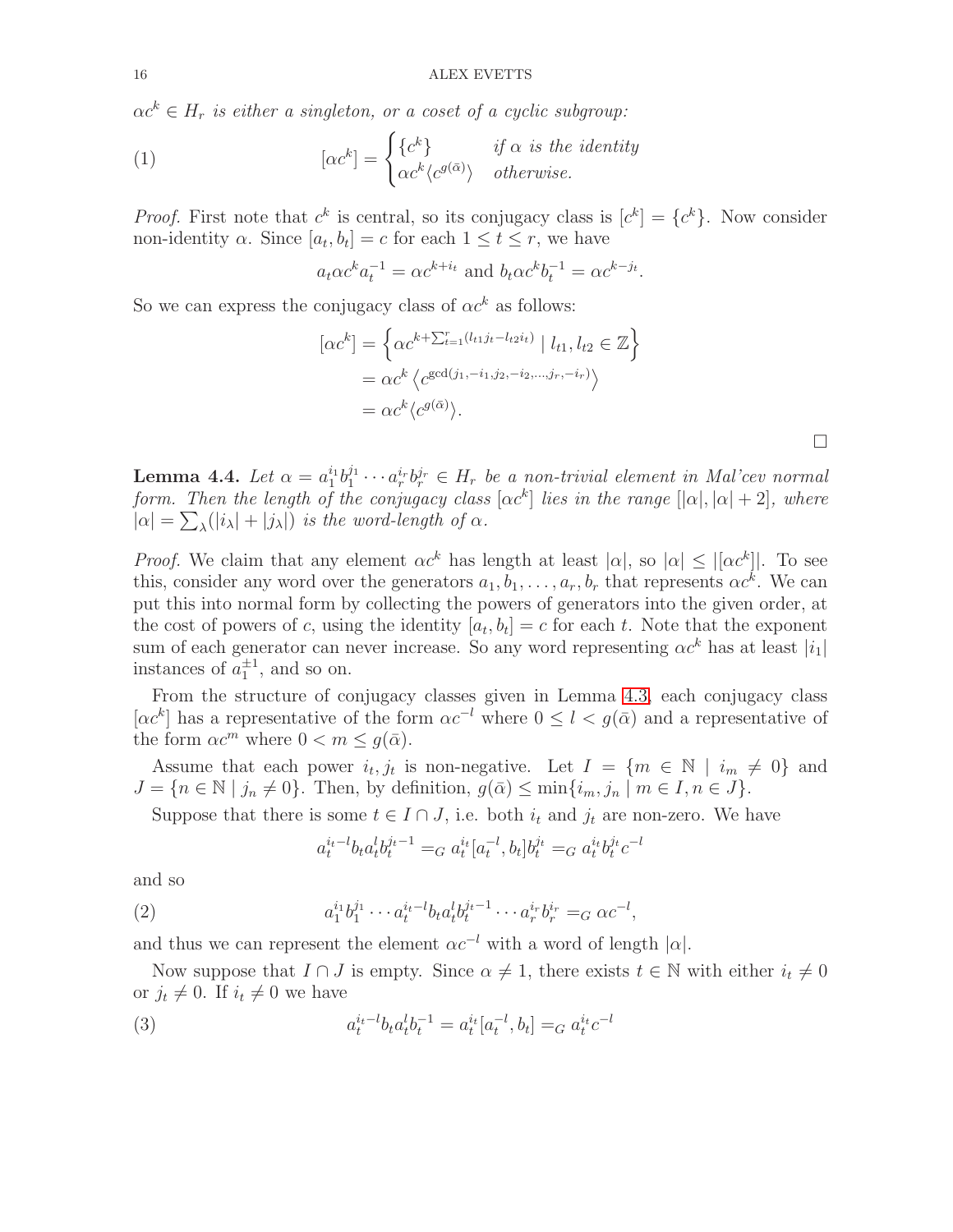and if  $j_t \neq 0$  we have

<span id="page-16-1"></span>(4) 
$$
a_t^{-1}b_t^l a_t b_t^{j_t-l} = [a_t^{-1}, b_t^l]b_t^{j_t} =_G b_t^{j_t} c^{-l}.
$$

Now, similarly to equation [\(2\)](#page-15-0), we can represent the element  $\alpha c^{-l}$  with a word of length  $|\alpha| + 2$ , since in equation [\(3\)](#page-15-1) we have inserted an extra  $b_t$  and  $b_t^{-1}$ , and in equation [\(4\)](#page-16-1) we have inserted an extra  $a_t$  and  $a_t^{-1}$ . Therefore in general we have the bound  $|\alpha c^{-l}| \leq |\alpha| + 2$ . This in turn implies that  $|\alpha| \leq |[\alpha c^k]| = |[\alpha c^{-l}]| \leq |\alpha| + 2$ .

If some powers  $i_t, j_t$  are negative, we can find words analogous to equation [\(2\)](#page-15-0) that represent either  $\alpha c^{-l}$  or  $\alpha c^{m}$ , depending on the combination of signs. Thus the result holds for all values of  $\alpha$ .

<span id="page-16-0"></span>**Theorem 4.5.** Let  $G = \Gamma \times H_D$  be a finitely generated class 2 nilpotent group with infinite cyclic derived subgroup, with Heisenberg rank  $r$ . Let  $s$  be the torsion free rank of Γ. Then

$$
c_G(n) \sim \begin{cases} n^{s+2} \log n & r = 1\\ n^{s+2r} & r \ge 2. \end{cases}
$$

*Proof.* By Lemma [2.9](#page-4-1) and Theorem [2.11](#page-4-0) we have  $c_G(n) \sim n^s \cdot c_{H_D}(n) \sim n^s \cdot c_{H_r}(n)$  and so it suffices to show that the conjugacy growth of  $H_r$  is equivalent to  $n^2 \log n$  in the case  $r = 1$  and  $n^{2r}$  otherwise. This follows from [\[2\]](#page-23-2) but we provide a new argument here using more elementary methods.

For a fixed non-identity  $\alpha = a_1^{i_1} b_1^{j_1}$  $a_1^{j_1} \cdots a_r^{i_r} b_r^{j_r} \in H_r$ , Lemma [4.3](#page-14-0) implies that there are exactly  $g(\bar{\alpha})$  conjugacy classes in the coset  $\alpha\langle c \rangle$ , and Lemma [4.4](#page-15-2) implies that they have length in the range  $[|\alpha|, |\alpha|+2]$ . The conjugacy classes of elements where  $\alpha$  is the identity are simply the elements of  $\langle c \rangle$ . Thus the conjugacy growth function satisfies the bounds

$$
\beta_{\langle c \rangle}(n) + \sum_{\bar{\alpha} \in B_{\ell_1}(n-2)} g(\bar{\alpha}) \leq c_{H_r}(n) \leq \beta_{\langle c \rangle}(n) + \sum_{\bar{\alpha} \in B_{\ell_1}(n)} g(\bar{\alpha}),
$$

where  $B_{\ell_1}(n)$  denotes the *n*-ball in  $\mathbb{Z}^{2r} \cong Ab(H_r)$  with respect to the  $\ell_1$  norm. It is standard (and not hard to see) that  $\beta_{(c)}(n) \sim n^2$  for any  $H_r$ , noting for example that  $[a_i^n, b_i^n]$  is a geodesic spelling of  $c^{n^2}$ , with length 4n. Thus from Corollary [2.26](#page-7-2) we have

$$
c_{H_r}(n) \sim \begin{cases} n^2 \log n & r = 1\\ n^{2r} & r \ge 2 \end{cases}
$$

which finishes the proof.  $\Box$ 

**Remark 4.6.** Comparing Theorem [4.5](#page-16-0) to Corollary 4.2 of [\[2\]](#page-23-2), we see that Babenko proves a stronger result, covering a more general class of metrics and providing the leading coefficient of the growth function, but in a more restricted class of groups. In the case of  $r \geq 2$ , we have

$$
c_{H_r}(n) = \frac{\zeta(2r-1)}{\zeta(2r)} R_r n^{2r} + o(n^{2r})
$$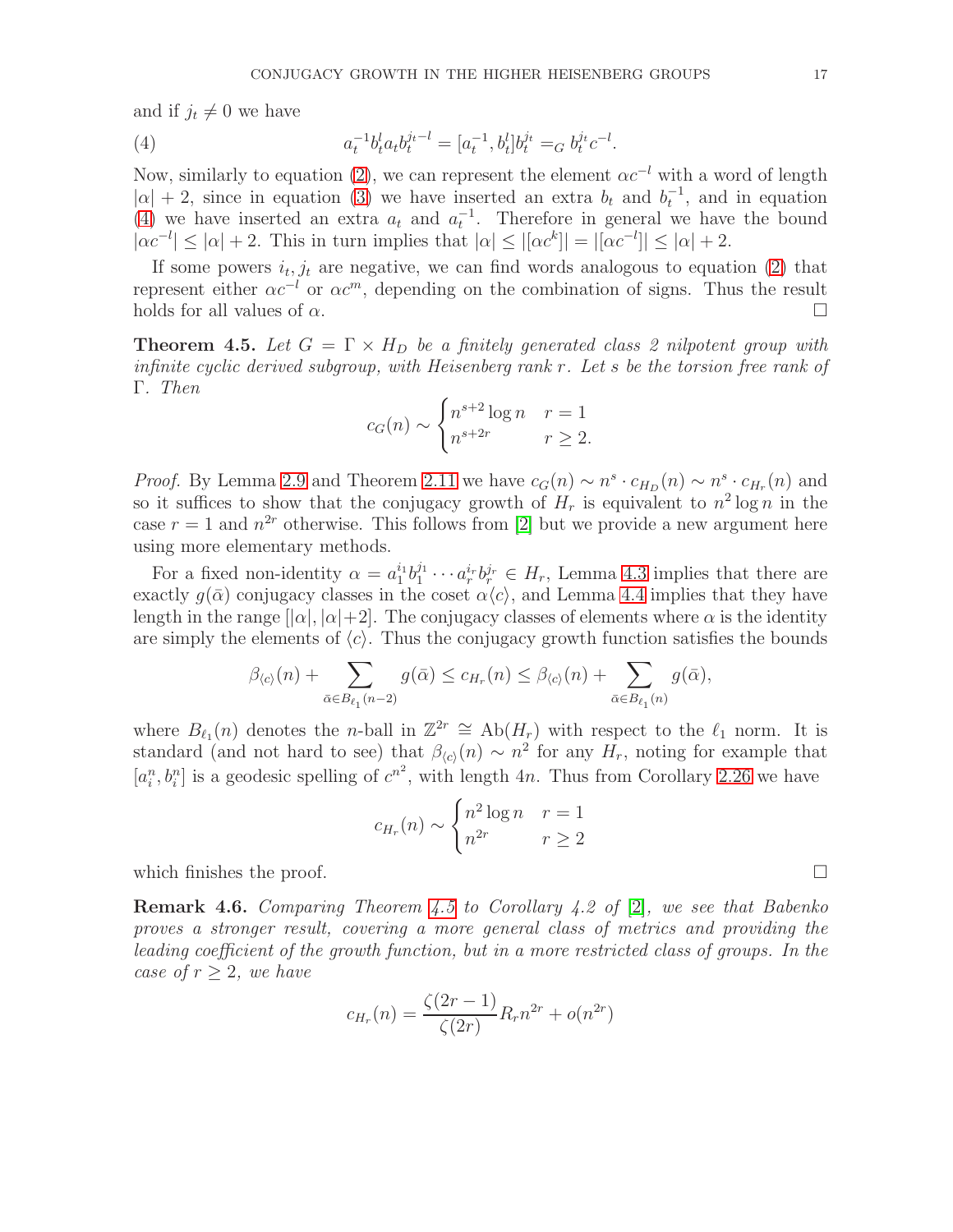where  $R_r$  is a rational number depending on the metric, and  $\zeta$  is the Riemann zeta function. Although it would contradict Conjecture [1.1,](#page-2-1) if the conjugacy growth series of  $H_r$  turns out to be rational (respectively algebraic), then Proposition [2.15](#page-6-4) would imply that  $\frac{\zeta(2r-1)}{\zeta(2r)}$  is a rational (respectively algebraic) number. As far as the author is aware, it is not known whether such a fraction is algebraic, although it seems unlikely.

### <span id="page-17-0"></span>5. Conjugacy Growth of Virtually Higher Heisenberg Groups

In this section we show that if  $G$  is commensurable to a higher Heisenberg group then they have equivalent conjugacy growth functions. We will need the following lemma.

<span id="page-17-3"></span>**Lemma 5.1.** If U is a subgroup of  $H_1$  then the Heisenberg rank of U is at most 1.

*Proof.* First, we claim that a pair of elements of  $H_1$  commute if and only if their images in Ab $(H_1)$  are colinear as vectors in  $\mathbb{Z}^2$ . To see this, let  $g = a^i b^j c^k$  and  $h = a^I b^J c^K$ be a elements of  $H_1$ . We have  $gh = a^{i+1}b^{j+J}c^{k+K-jI}$  and  $hg = a^{I+i}b^{J+j}c^{K+k-Ji}$  and so they commute if and only if  $jI = Ji$ . This is equivalent to the vectors  $\bar{g} = (i, j)$  and  $h = (I, J)$  being colinear (including the possibility that one or both is the zero vector).

To prove the Lemma, suppose, on the contrary, that  $U$  has Heisenberg rank at least 2. This implies that there exist four elements  $x_1, y_1, x_2, y_2 \in U \leq H_1$  such that  $[x_1, y_1] \neq 1$ ,  $[x_2, y_2] \neq 1$ , and

<span id="page-17-1"></span>(5) 
$$
[x_1, x_2] = [x_1, y_2] = [y_1, x_2] = [y_1, y_2] = 1.
$$

Now the claim above along with [\(5\)](#page-17-1) implies that  $\bar{x}_1$  and  $\bar{x}_2$  are colinear, and  $\bar{y}_1$  and  $\bar{x}_2$ are colinear. Since being colinear is a transitive relation,  $\bar{x}_1$  and  $\bar{y}_1$  are colinear, and hence  $x_1$  and  $y_1$  commute, which is a contradiction.

Next, we show that conjugacy growth is preserved when passing to finite index subgroups.

<span id="page-17-4"></span>**Lemma 5.2.** Let  $G$  be a class 2 nilpotent group with infinite cyclic derived subgroup. If H is a finite index subgroup of G then H is also class 2 nilpotent with infinite cyclic derived subgroup. Furthermore, G and H have equivalent conjugacy growth functions.

*Proof.* Since  $H$  is a subgroup of  $G$  it is nilpotent of class at most 2 and since it has finite index,  $[H, H]$  has finite index in  $[G, G]$  and is therefore infinite cyclic. We have  $G = \Gamma_1 \times H_{D_1}$  and  $H = \Gamma_2 \times H_{D_2}$ , where  $\Gamma_1$  and  $\Gamma_2$  are abelian and the groups  $H_{D_1}$  and  $H_{D_2}$  are as in Definition [3.6.](#page-10-1) Let  $r_1$  and  $r_2$  denote the corresponding Heisenberg ranks, and let  $s_i$  denote the torsion-free rank of  $\Gamma_i$ .

By Proposition [2.5,](#page-3-0)  $G$  and  $H$  have equivalent standard growth functions. Therefore by Theorem [2.11](#page-4-0) we have  $s_1 + 2r_1 + 2 = s_2 + 2r_2 + 2$ , i.e.

<span id="page-17-2"></span>(6) 
$$
s_1 + 2r_1 = s_2 + 2r_2.
$$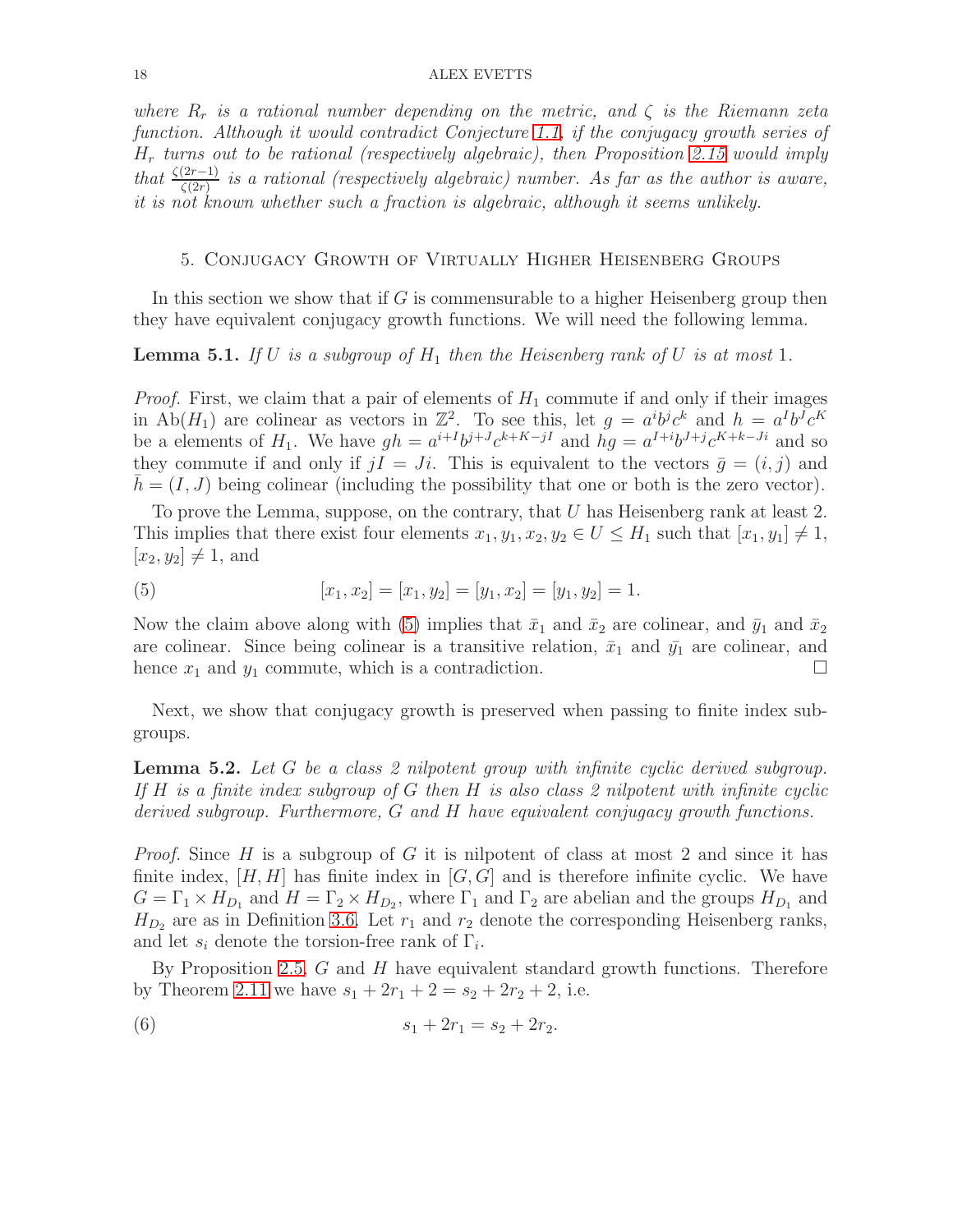This also follows from Theorem [5.9.](#page-22-2) If  $r_1, r_2 \geq 2$  then Theorem [4.5](#page-16-0) implies that  $c_G(n) \sim$  $n^{s_1+2r_1}$  and  $c_H(n) \sim n^{s_2+2r}$  and hence  $c_G \sim c_H$  by [\(6\)](#page-17-2). If  $r_1 = r_2 = 1$  then  $s_1 = s_2$  and Theorem [4.5](#page-16-0) again implies that  $c_G \sim c_H$ .

Suppose  $r_1 > 1$  and  $r_2 = 1$ . Applying Theorem [4.5,](#page-16-0) we have  $c_G(n) \sim n^{s_1+2r_1}$  and  $c_H(n) \sim n^{s_2+2} \log n$ . From [\(6\)](#page-17-2),  $n^{s_1+2r_1} = n^{s_2+2}$ , and then  $c_G(n) \sim n^{s_2+2}$  and  $c_H(n) \sim$  $n^{s_2+2}\log n$  together violate Lemma [2.8.](#page-3-1)

Finally, suppose that  $r_1 = 1$  and  $r_2 > 1$ . So there exist four elements  $x_1, y_1, x_2, y_2 \in$  $H < G = \Gamma_1 \times H_1$  such that  $\langle x_1, y_1, x_2, y_2 \rangle \leq G$  has Heisenberg rank 2. Since G is a direct product and  $\Gamma_1$  is abelian, two elements of G commute if and only if their  $H_1$ components commute. So by passing to just the  $H_1$  components of each element, we find elements  $x'_1, y'_1, x'_2, y'_2$  contained in the  $H_1$  factor of G, that generate a subgroup of Heisenberg rank 2. This contradicts Lemma [5.1.](#page-17-3)

Now we show that conjugacy growth is also preserved when passing to finite index supergroups.

<span id="page-18-1"></span>**Theorem 5.3.** Suppose H is a class 2 nilpotent group with infinite cyclic derived subgroup. If a group  $G$  contains  $H$  as a finite index subgroup, then  $G$  and  $H$  have equivalent conjugacy growth functions.

Before we prove this Theorem, we note the following consequence.

<span id="page-18-2"></span>**Corollary 5.4.** If G is (virtually) nilpotent with Heisenberg rank equal to 1, then its conjugacy growth series is non-holonomic, with respect to any finite generating set.

Proof. Theorems [5.3](#page-18-1) and [4.5](#page-16-0) show that the conjugacy growth of such a group is equivalent to  $n^d \log n$  for some positive integer d. But by Theorem [2.16,](#page-6-1) no such function can have a holonomic power series.

To prove Theorem [5.3,](#page-18-1) we will use a general necessary and sufficient condition for conjugacy growth to be preserved under finite extensions. First, we define twisted conjugacy growth.

<span id="page-18-0"></span>**Definition 5.5.** Let  $\phi$  be a fixed automorphism of a group G. Define the  $\phi$ -twisted *conjugacy class* of  $q \in G$  by

$$
[g]^{\phi} = \{ \phi(h)gh^{-1} \mid h \in G \}
$$

and write  $\mathcal{C}_G^{\phi}$  for the set of  $\phi$ -twisted conjugacy classes of G (it is easy to check that  $\phi$ -twisted conjugacy defines an equivalence relation). As in Definitions [2.1](#page-2-2) and [2.2,](#page-2-3) the length of a twisted conjugacy class is defined as

$$
|[g]^{\phi}|_{S} = \min\{|h|_{S} \mid h \in [g]_{\phi}\}\
$$

and the corresponding  $\phi$ -twisted conjugacy growth function is

$$
c_{G,S}^{\phi}(n) = \# \{ \kappa \in \mathcal{C}_G^{\phi} \mid |\kappa|_S \le n \}.
$$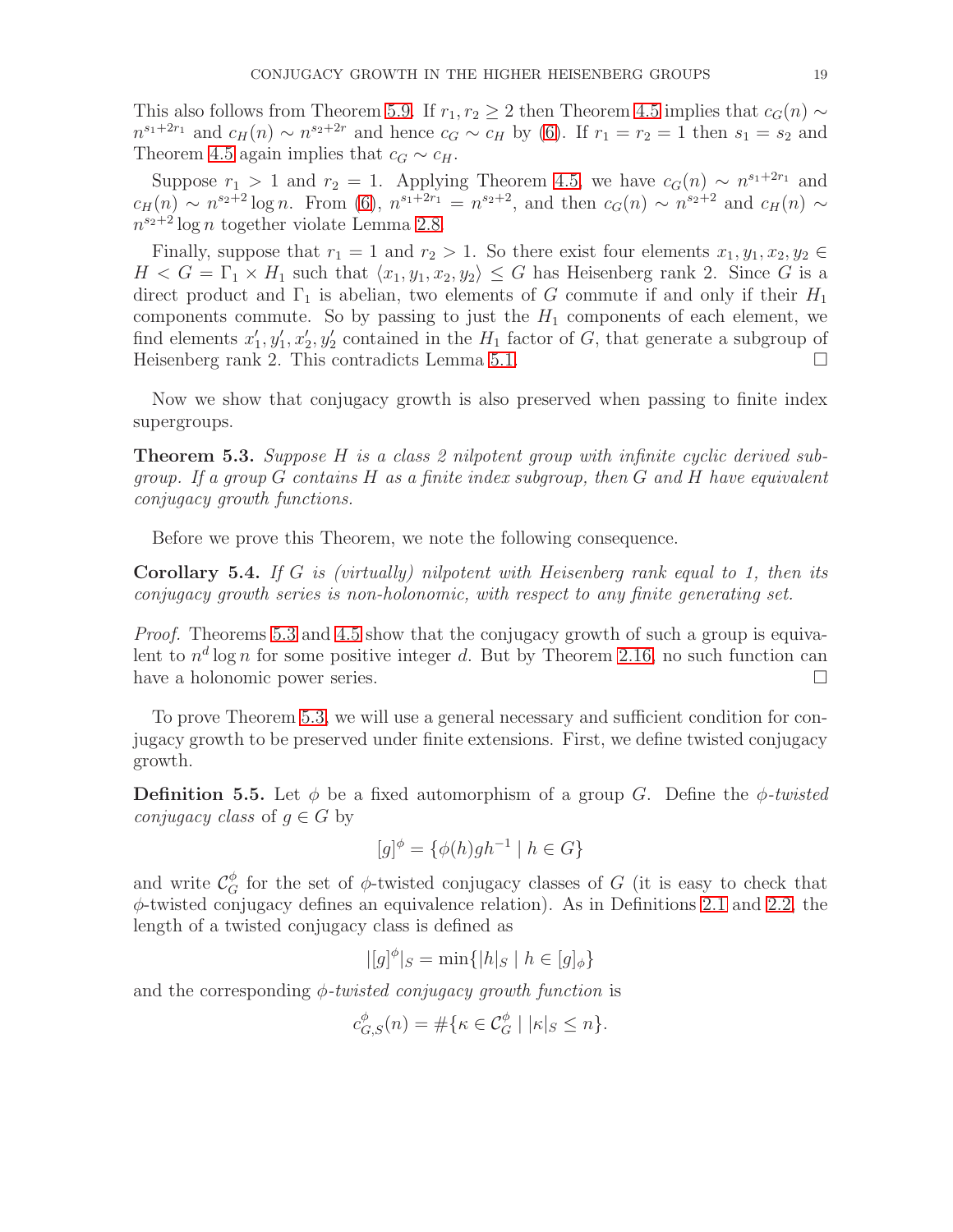It is not hard to prove that the analogue of Proposition [2.4](#page-3-2) holds in this case. In other words, the equivalence class of  $\phi$ -twisted conjugacy growth does not depend on the choice of generating set and we can therefore drop the S from the notation. The following result is reminiscent of Theorem 3.1 of [\[5\]](#page-23-14) in that conjugacy in an extension is understood via twisted conjugacy of the base group.

<span id="page-19-0"></span>**Proposition 5.6.** Let H be any finitely generated group. Then  $c_H^{\phi}(n) \preccurlyeq c_H(n)$  for every finite-order automorphism  $\phi \in \text{Aut}(H)$  if and only if every finite extension G of H satisfies  $c_G(n) \sim c_H(n)$ .

*Proof.* First, suppose that  $c_H^{\phi}(n) \preccurlyeq c_H(n)$  for every finite order  $\phi \in \text{Aut}(H)$ . For any finite extension G, Lemma [2.8](#page-3-1) states that  $c_H(n) \preccurlyeq c_G(n)$ , so it remains to show the opposite bound. Fix a choice of transversal,  $T \subset G$ , for  $G/H$ . We consider the cosets  $tH$  separately, for each  $t \in T$  (since the conjugacy class of any element of  $tH$  is contained within  $tH$  by normality). If a pair of elements of  $tH$  are conjugate by an element of H then they are in the same conjugacy class (in  $G$ ). Therefore the number of H-conjugacy classes in the n-ball is at least the number of G-conjugacy classes. Therefore only considering conjugation by elements of  $H$  will give an upper bound for the  $G$ -conjugacy growth of tH. Fixing  $t \in T$ , and choosing an element  $h \in H$ , we have the H-conjugacy class

$$
[th]_H = \{xthx^{-1} \mid x \in H\} = \{t\phi_t(x)hx^{-1} \mid x \in H\} = t[h]^{\phi_t},
$$

where  $\phi_t \in \text{Aut}(H)$  is the finite-order automorphism defined by conjugation:  $\phi_t : \gamma \mapsto$  $t^{-1}\gamma t$ . So we can understand H-conjugation in  $tH$  as  $\phi_t$ -twisted conjugation in H itself.

Since  $c_H^{\phi_t}(n) \preccurlyeq c_H(n)$  by hypothesis, and the growth of  $tH$  is equivalent to the growth of  $H$  (as per Lemma [2.7\)](#page-3-3), the contribution to the conjugacy growth of  $G$  from the coset  $tH$  is at most the conjugacy growth of H. Since there are only finitely many such cosets, we have  $c_G(n) \preccurlyeq c_H(n)$  as claimed.

For the converse part of the statement, we prove its contrapositive, namely that if there exists some finite order automorphism giving twisted conjugacy growth strictly greater than untwisted conjugacy growth then there is a finite extension of  $H$  with inequivalent conjugacy growth. Suppose  $\phi \in Aut(H)$  is such an automorphism. So there exists  $k \in \mathbb{N}$  such that  $\phi^k$  is the identity automorphism, and we have  $c_H^{\phi}(n) > c_H(n)$ . Form the semidirect product  $G := H \rtimes_{\phi} \mathbb{Z}/k\mathbb{Z}$ , where the finite cyclic group is generated by t, which acts on H via  $t^{-1}ht = \phi(h)$  for all  $h \in H$ . We have  $c_H \preccurlyeq c_G$  from Lemma [2.8,](#page-3-1) and we need to show this is a strict inequality to prove our result. It is enough to do this for one of the k cosets of  $H$  in  $G$  (which are again closed under conjugation since  $H \triangleleft G$ ). We consider conjugating an element of the coset  $tH$  by elements of H. Let  $h \in H$ . As above we have

$$
[th]_H = \{xthx^{-1} \mid x \in H\} = \{t\phi(x)hx^{-1} \mid x \in H\} = t[h]^{\phi}
$$

and so, again, H-conjugacy classes of the coset  $tH$  are t-translates of  $\phi$ -twisted conjugacy classes of H. Therefore the number of H-conjugacy classes in  $tH$  which intersect the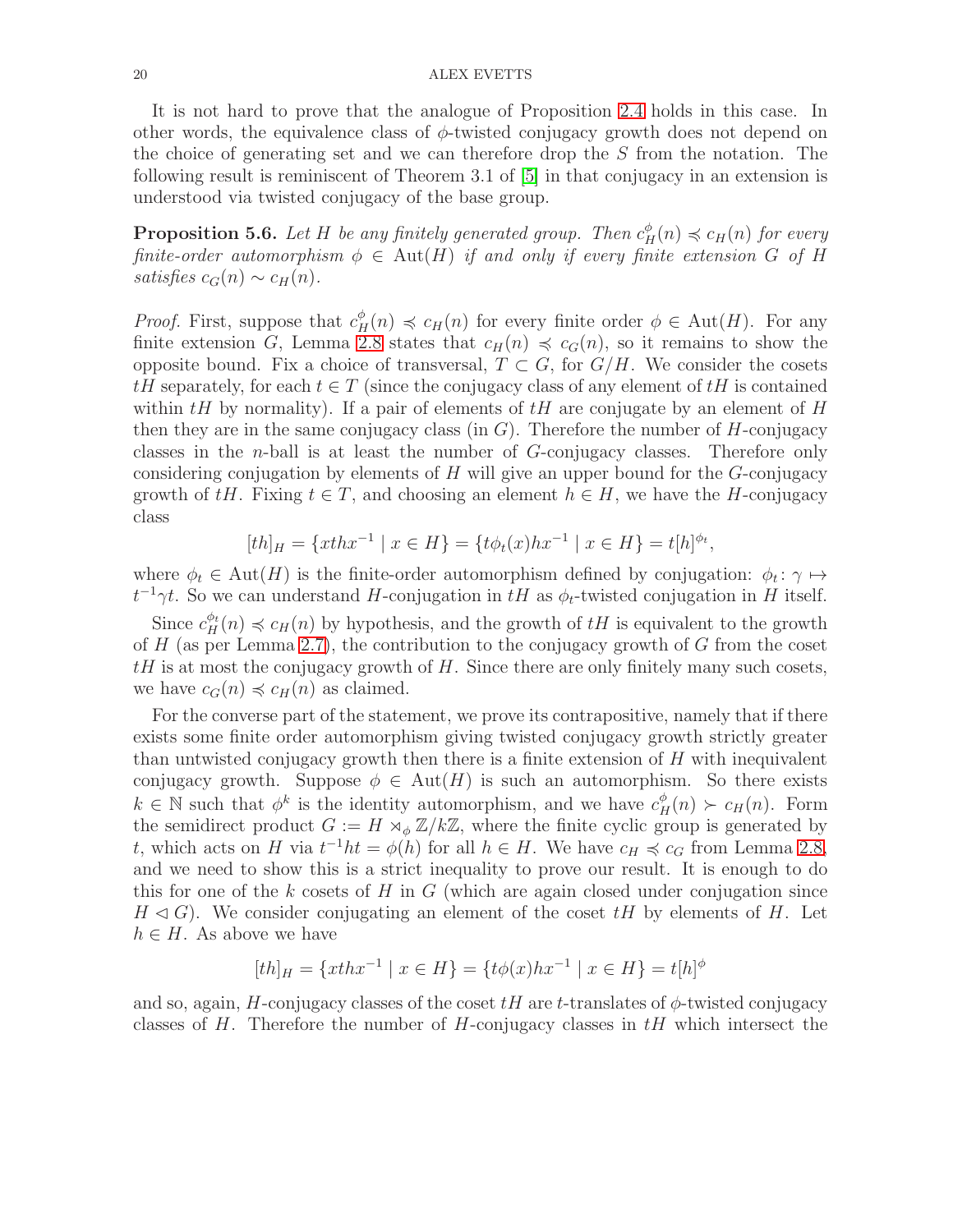*n*-ball is equivalent to the twisted conjugacy growth function  $c_H^{\phi}(n)$ . We have

$$
[th]_G = \{ gthg^{-1} \mid g \in G \} = \{ t^i xthx^{-1}t^{-i} \mid x \in H, 0 \le i \le k - 1 \} = \bigcup_{i=0}^{k-1} t^i [th]_H t^{-i}
$$

and so passing from H-conjugacy classes to full conjugacy can only increase the number of conjugacy classes in the *n*-ball by at most a constant factor of  $k$ , which doesn't change the equivalence class. Thus the contribution to conjugacy growth from  $tH$  is equivalent to  $c_H^{\phi}(n)$ , which is strictly greater than  $c_H(n)$  by hypothesis, and we have  $c_G(n) > c_H(n)$ as required.  $\Box$ 

Now we apply this general criterion to the specific case at hand. We will need the following simple observation.

<span id="page-20-1"></span>**Lemma 5.7.** Let U be a subgroup of  $\mathbb{Z}^d$ , and therefore a free abelian group of rank  $u \leq d$ . Then the n-ball in  $\mathbb{Z}^d$  (with respect to the standard generating set of unit vectors) intersects  $\mathcal{O}(n^{d-u})$  distinct cosets of U.

Proof of Theorem [5.3.](#page-18-1) To apply Proposition [5.6,](#page-19-0) we need a normal subgroup. Any torsion in  $H$  is contained in the abelian factor, and is therefore a finite subgroup, so we initially pass to the torsion-free direct factor. The conjugacy growth of a finite group is clearly eventually constant, so Lemma [2.9](#page-4-1) shows that removing a finite direct factor preserves (the equivalence class of) the conjugacy growth function. Then, a standard argument allows us to pass to a *normal* subgroup of  $G$ , contained in  $H$ , also of finite index. By Lemma [5.2,](#page-17-4) this subgroup has equivalent conjugacy growth to the original subgroup. Therefore, we may assume without loss of generality that  $H$  is normal and torsion-free. Now to prove the Theorem it is enough to show that  $c_H^{\phi}(n) \preccurlyeq c_H(n)$  for any  $\phi \in \text{Aut}(H)$ .

We explicitly describe  $\phi$ -twisted conjugacy in H, for any fixed  $\phi \in \text{Aut}(H)$ . With  $h =$  $z_1^{x_1} \cdots z_s^{x_s} a_1^{u_1} b_1^{v_1} \cdots a_r^{u_r} b_r^{v_r} c^w \in H$  and  $x = z_1^{l_1} \cdots z_s^{l_s} a_1^{i_1} b_1^{j_1}$  $a_1^{j_1} \cdots a_r^{i_r} b_r^{j_r} c^k \in H$ , Proposition [3.19](#page-12-1) gives

$$
\phi(x)hx^{-1} = \phi(z_1^{l_1}\cdots b_r^{j_r}c^k) \cdot z_1^{x_1}\cdots b_r^{v_r}c^w \cdot z_1^{-l_1}\cdots b_r^{-j_r}c^{-k-\sum_{\lambda}i_{\lambda}j_{\lambda}}
$$
  
= 
$$
\left((l_1,\ldots,j_r)(M-I) + (x_1,\ldots,v_r)\right)^{\wedge} c^{\varepsilon k-k+w-\sum_{\lambda}i_{\lambda}j_{\lambda}+\sum_{\lambda}(v_{\lambda}i_{\lambda}-u_{\lambda}j_{\lambda})+\gamma(l_1,\ldots,j_r)}
$$
  
(7) = 
$$
\left((l_1,\ldots,j_r)(M-I) + (x_1,\ldots,v_r)\right)^{\wedge} c^{\varepsilon k-k+w+f(l_1,\ldots,j_r)}
$$

<span id="page-20-0"></span>where  $\gamma$  is a polynomial of degree 2 (and therefore so is f),  $\varepsilon \in \{-1,1\}$ , and  $M \in \mathbf{M}$ , and these all depend only on  $\phi$ . We analyse various cases depending on the value of  $\varepsilon$ and the nature of the matrix  $M-I$  (which defines an endomorphism of  $Ab(H) \cong \mathbb{Z}^{2r+s}$ ).

(1) If  $\phi$  is the identity automorphism then  $\phi$ -twisted conjugacy is nothing more than standard conjugacy, and so  $c_H^{\phi}(n) = c_H(n)$  in this case. In the remaining cases we assume that  $\phi$  is not the identity.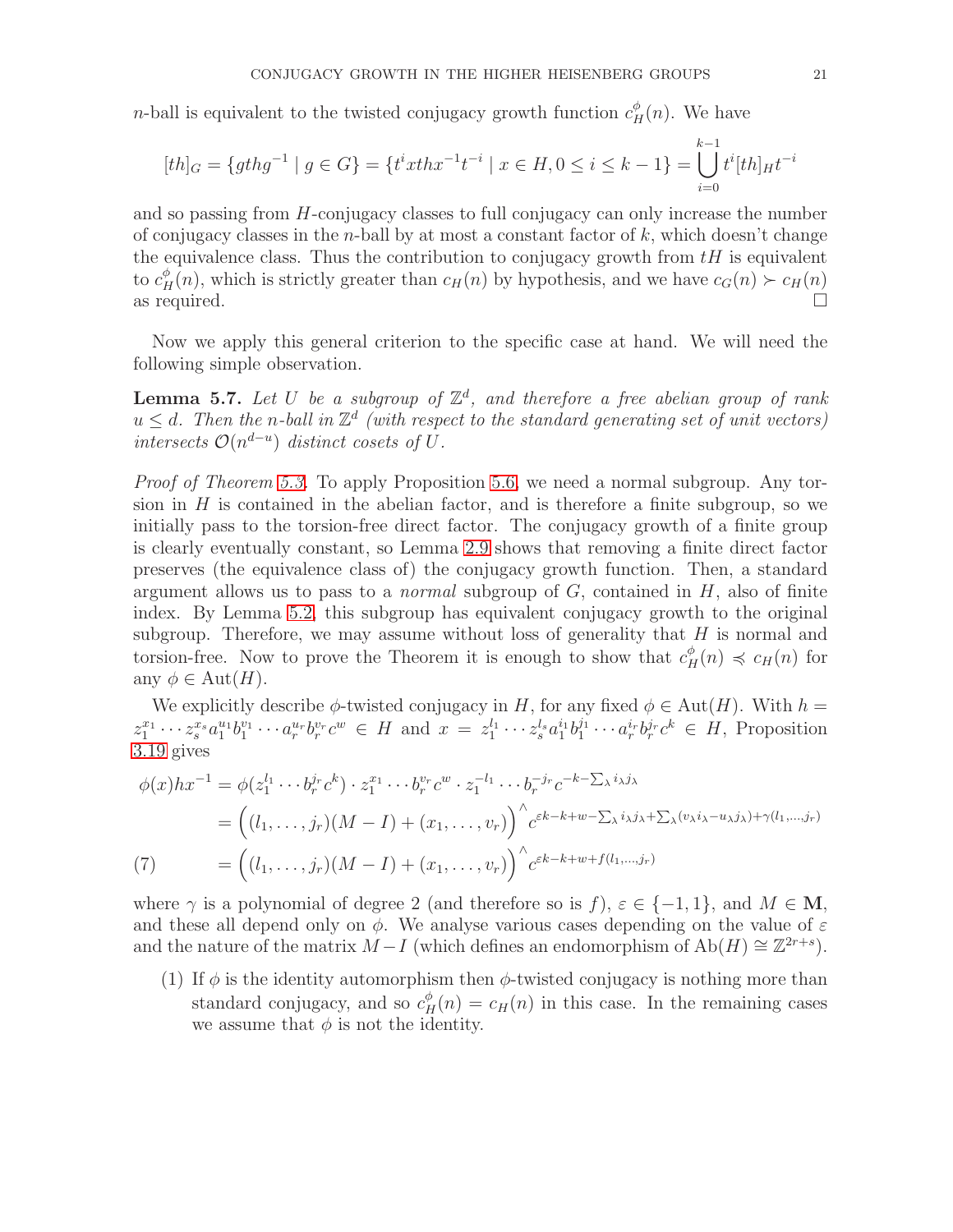- (2) Suppose  $\varepsilon = -1$ , i.e.  $\phi$  inverts the commutator. If  $x = c^k$  then  $\phi_t(x)hx^{-1} =$  $hc^{-2k}$ . So just considering conjugators of the form  $c<sup>k</sup>$  for varying k, we can see that each fixed  $(x_1, \ldots, x_r) \in Ab(H)$  corresponds to at most two  $\phi$ -twisted conjugacy classes in H, which both have representatives of length  $|(x_1, \ldots, x_r)|$ , as in Lemma [4.4.](#page-15-2) Considering all conjugators will not increase the number of conjugacy classes of a given length, so we have  $c_H^{\phi}(n) \preccurlyeq \beta_{Ab(H)}(n) \sim n^{2r+s} \preccurlyeq c_H(n)$ .
- (3) Now let  $\varepsilon = 1$ , and so equation [\(7\)](#page-20-0) becomes

$$
\phi(x)hx^{-1} = ((l_1, \ldots, j_r)(M - I) + (x_1, \ldots, v_r))^{n} c^{w + f(l_1, \ldots, j_r)}.
$$

We think of (the Cayley graph of) H embedded in  $\mathbb{R}^{2r+s+1}$  via Mal'cev coordi-nates (see Definition [3.10\)](#page-10-2), and see that the projection of a  $\phi$ -twisted conjugacy class  $[h]^{\phi}$  onto the first  $2r+s$  coordinates (i.e. the image under the abelianisation map) is a coset of the image of  $M-I$ . That is,

$$
\overline{[h]^{\phi}} = \overline{h} + \operatorname{Im}(M - I) \subset \mathbb{Z}^{2r + s}.
$$

Write rk $(M-I)$  for the dimension of the image of  $M-I$ . Lemma [5.7](#page-20-1) implies that the number of distinct images of  $\phi$ -twisted conjugacy classes in the abelianisation  $\mathbb{Z}^{2r+s}$  that have length at most n is  $\mathcal{O}(n^{2r+s-rk(M-I)})$ . Note that if  $h \in H$  has length at most  $n$  then its image in the abelianisation will also have length at most *n* in  $\mathbb{Z}^{2r+s}$ . So the number of distinct  $\phi$ -twisted conjugacy classes in the ball of radius *n* in H is  $\mathcal{O}(n^{2r+s-rk(M-I)+2})$ , with the extra  $n^2$  coming from the growth of the c axis. We consider sub-cases depending on the dimension of the image of  $M - I$ .

(a) For  $2 \leq \text{rk}(M-I) \leq 2r+s$ , we have

$$
c_H^{\phi}(n) = \mathcal{O}(n^{2r+s-\text{rk}(M-I)+2}) \preccurlyeq n^{2r+s} \preccurlyeq c_H(n)
$$

as required.

(b) Consider the case  $rk(M-I)=1$ . Since the kernel of  $M-I$  must be nontrivial in this case, we can fix a non-trivial element  $\mathbf{b} \in \text{ker}(M - I)$ . Then we have

$$
\left\{\bar h c^{w+f(\eta \mathbf b)}\mid \eta \in \mathbb Z\right\} \subset [\bar h c^w]^\phi = [h]^\phi.
$$

Now  $f(\eta b)$  is a quadratic polynomial in the single variable  $\eta$  with zero constant term. Considering just those  $\eta$  in the range  $[-n, n]$  yields at least n distinct elements of  $\bar{h}\langle c\rangle\cap[h]^\phi$ , all with c-coordinate of length  $\mathcal{O}(n^2)$  (since  $w = \mathcal{O}(n^2)$ , f has degree 2, and **b** is constant), and hence contained in (some constant homothety of) the *n*-ball in H. So amongst the  $\mathcal{O}(n^2)$  elements of any  $\langle c \rangle$ -coset in the *n*-ball, there can be at most  $\mathcal{O}(n)$  distinct  $\phi$ -twisted conjugacy classes. Combining this with the above argument again yields the claimed upper bound

$$
c_H^{\phi}(n) = \mathcal{O}(n^{2r+s-1+1}) \preccurlyeq n^{2r+s} \preccurlyeq c_H(n).
$$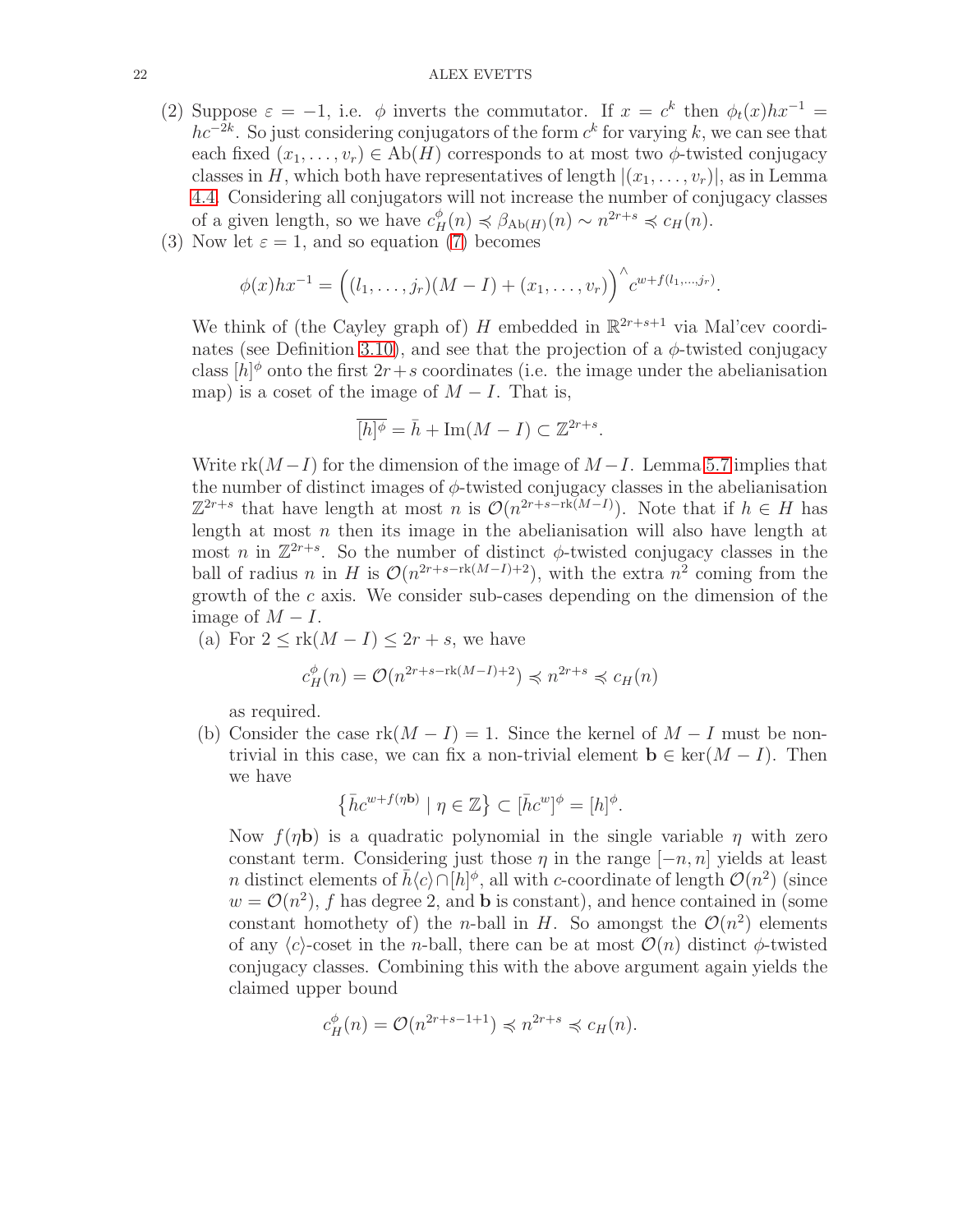(c) The final case is when  $rk(M - I) = 0$ , so  $M = I$  and  $\phi \in \text{ker }\theta$ . In this specific case we can be more explicit about the function  $f$  in the calculation at [\(7\)](#page-20-0). We have

$$
\phi(x)hx^{-1} = z_1^{l_1} \cdots b_r^{j_r} c^{k+p(l_1,\ldots,j_r)}hc^{-k}b_r^{-j_r} \cdots z_1^{-l_1}
$$
  
=  $hc^{p(l_1,\ldots,j_r)+x_1l_1+\cdots+v_rj_r}$   
=  $(x_1,\ldots,v_r)^{\wedge} c^{w+(x_1+\lambda_1)l_1+\cdots+(v_r+\lambda_{s+2r})j_r}$ 

where, as in the proof of Proposition [3.19,](#page-12-1)  $p$  is a linear function with coefficients  $\lambda_i$  determined by  $\phi$ .

At each point  $(x_1, \ldots, x_r)$  in the abelianisation, there are  $gcd(x_1 + \lambda_1, \ldots, x_r +$  $\lambda_{s+2r}$ )  $\phi$ -twisted conjugacy classes, all of length (asymptotically) equal to the length of  $z_1^{x_1} \cdots b_r^{v_r}$ . Thus by Corollary [2.27,](#page-8-1) we have  $c_H^{\phi}(n) \sim c_H(n)$ .

 $\Box$ 

5.1. A Conjecture. As mentioned above, Hull and Osin [\[24\]](#page-24-1) exhibit a finitely generated group with exponential conjugacy growth function, possessing a finite index subgroup with only two conjugacy classes, and so conjugacy growth fails to be a commensurability invariant in general. On the other hand, the conjugacy growth of a virtually abelian group is equivalent to its standard growth (see Proposition [2.12\)](#page-5-0), and so conjugacy growth is a quasi-isometry invariant in this very restricted context. Theorem [5.3](#page-18-1) tells us that conjugacy growth is a commensurability invariant amongst class 2 nilpotent groups with infinite cyclic derived subgroup.

We ask the following natural question.

<span id="page-22-0"></span>Question 5.8. In which other classes of finitely generated groups is conjugacy growth a quasi-isometry invariant?

In light of Proposition [5.6,](#page-19-0) a detailed understanding of (finite-order) automorphisms would be valuable in understanding how conjugacy growth behaves under finite extensions. The following Theorem of Pansu gives insight into the nature of quasi-isometry in nilpotent groups.

<span id="page-22-2"></span>**Theorem 5.9** ([\[16\]](#page-23-15),[\[30\]](#page-24-16)). For a finitely generated nilpotent group G, the numbers  $r_i$ , the torsion-free ranks of the quotients  $G^{(i+1)}/G^{(i)}$ , are quasi-isometry invariants.

This Theorem suggests that "geometrically speaking", the numbers  $r_i$  define the structure of a finitely generated nilpotent group. In light of this, and Theorem [5.3,](#page-18-1) we venture the following conjecture, which would imply that conjugacy growth was a quasi-isometry invariant amongst (virtually) nilpotent groups.

<span id="page-22-1"></span>Conjecture 5.10. The conjugacy growth of a finitely generated nilpotent group G depends only on the numbers  $r_i$ .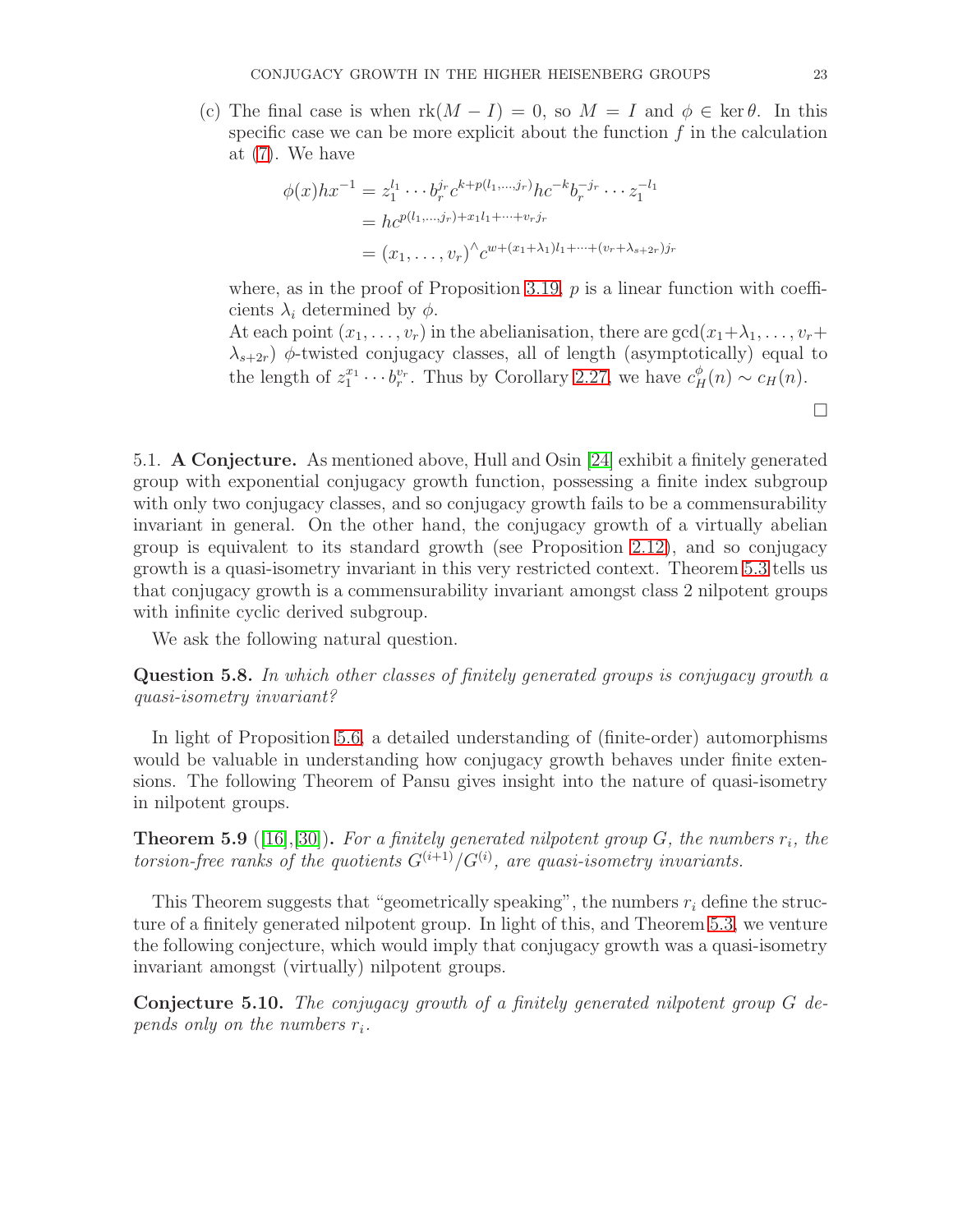A natural next step to approach this conjecture would be to extend Theorems [4.5](#page-16-0) and [5.3](#page-18-1) to include groups whose derived subgroup is *virtually* cyclic, which would imply that conjugacy growth is a quasi-isometry invariant amongst this class of nilpotent groups.

#### Acknowledgments

The author was partially supported by EPSRC grant EP/R035814/1 and would like to thank Alex Bishop, Turbo Ho, Andrei Jaikin, and Matthew Tointon for very early discussions on various aspects of this work. Thanks are also due to the anonymous referee for many useful comments and in particular for suggesting the upgrading of Proposition [5.6](#page-19-0) from a sufficient condition to an equivalence.

## Competing Interests

The author declares none.

#### **REFERENCES**

- <span id="page-23-5"></span>[1] Y. Antol´ın and L. Ciobanu. Formal conjugacy growth in acylindrically hyperbolic groups. Int. Math. Res. Not. IMRN, (1):121–157, 2017.
- <span id="page-23-2"></span>[2] I. K. Babenko. Closed geodesics, asymptotic volume and the characteristics of growth of groups. Izv. Akad. Nauk SSSR Ser. Mat., 52(4):675–711, 895, 1988.
- <span id="page-23-9"></span>[3] H. Bass. The degree of polynomial growth of finitely generated nilpotent groups. Proc. London Math. Soc. (3), 25:603–614, 1972.
- <span id="page-23-14"></span><span id="page-23-11"></span>[4] M. Benson. Growth series of finite extensions of  $\mathbb{Z}^n$  are rational. Invent. Math., 73(2):251-269, 1983.
- [5] O. Bogopolski, A. Martino, and E. Ventura. Orbit decidability and the conjugacy problem for some extensions of groups. Trans. Amer. Math. Soc., 362(4):2003–2036, 2010.
- <span id="page-23-1"></span>[6] E. Breuillard, Y. Cornulier, A. Lubotzky, and C. Meiri. On conjugacy growth of linear groups. Math. Proc. Cambridge Philos. Soc., 154(2):261–277, 2013.
- <span id="page-23-0"></span>[7] E. Breuillard and Y. de Cornulier. On conjugacy growth for solvable groups. Illinois J. Math., 54(1):389–395, 2010.
- <span id="page-23-7"></span>[8] L. Ciobanu, A. Evetts, and M. Ho. The conjugacy growth of the soluble Baumslag-Solitar groups. New York J. Math., 26:473–495, 2020.
- <span id="page-23-4"></span>[9] L Ciobanu, S. Hermiller, D. Holt, and S. Rees. Conjugacy languages in groups. Israel J. Math., 211(1):311–347, 2016.
- <span id="page-23-8"></span>[10] L. Ciobanu, S. Hermiller, and V. Mercier. Formal conjugacy growth in graph products I. ArXiv e-prints, 2021. arXiv:2103.04696.
- <span id="page-23-13"></span>[11] A. E. Clement, S. Majewicz, and M. Zyman. The theory of nilpotent groups. Birkhäuser/Springer, Cham, 2017.
- <span id="page-23-12"></span><span id="page-23-10"></span>[12] M. Duchin. Counting in groups: Fine asymptotic geometry. Notices of the AMS, 63(8):871–874, 2016.
- <span id="page-23-6"></span>[13] M. Duchin and M. Shapiro. The Heisenberg group is pan-rational. Adv. Math., 346:219–263, 2019.
- <span id="page-23-3"></span>[14] A. Evetts. Rational growth in virtually abelian groups. Illinois J. Math., 63(4):513–549, 2019.
- <span id="page-23-15"></span>[15] A. Evetts. Aspects of growth in finitely generated groups, 2020. PhD thesis, Heriot-Watt University.
- [16] B. Farb and L. Mosher. Problems on the geometry of finitely generated solvable groups. In Crystallographic groups and their generalizations (Kortrijk, 1999), volume 262 of Contemp. Math., pages 121–134. Amer. Math. Soc., Providence, RI, 2000.